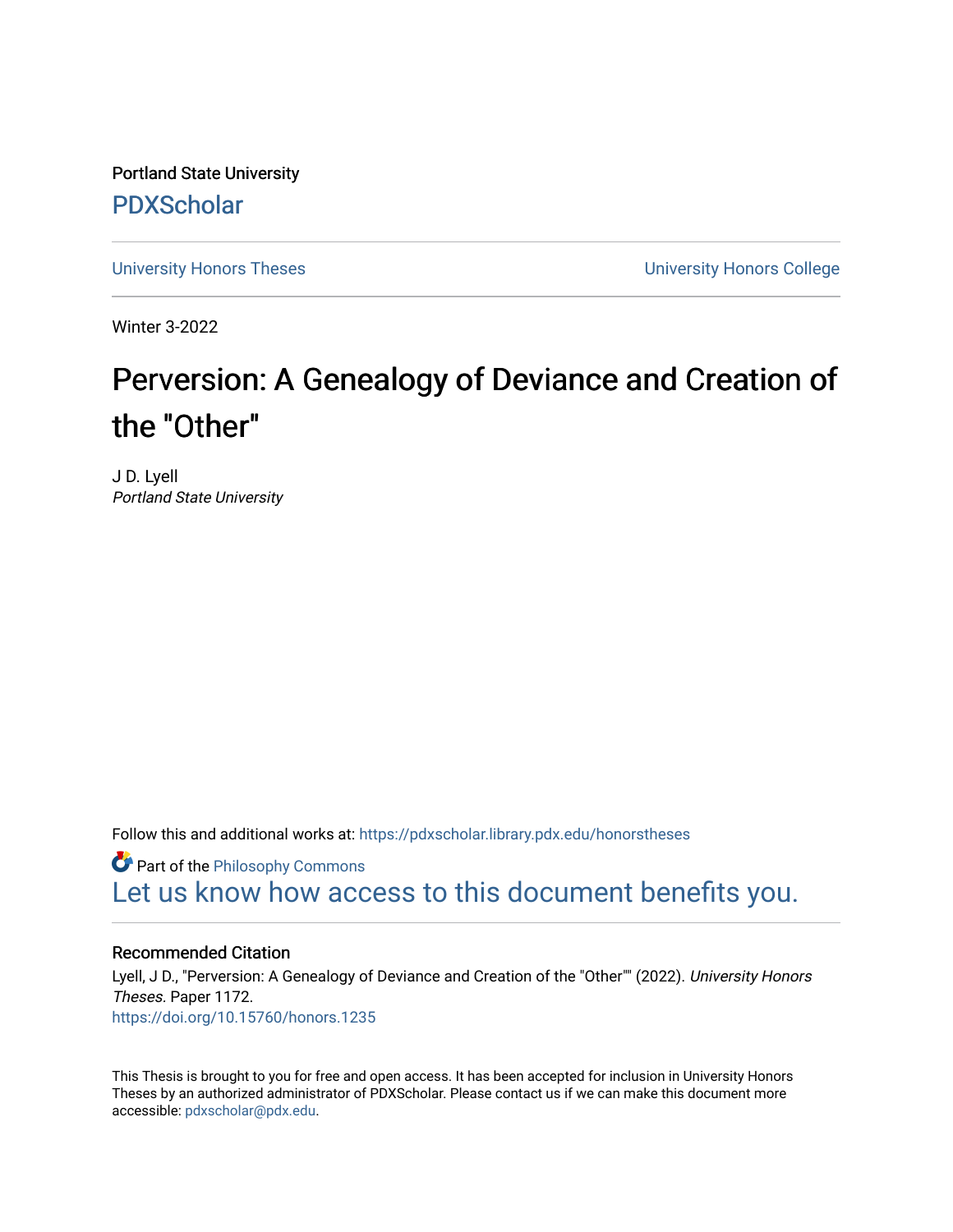Perversion: A Genealogy of Deviance and Creation of the "Other"

By

J D. Lyell

An undergraduate Honors thesis submitted in partial fulfillment of the requirements for the

degree of Bachelor of Arts

in

University Honors

and

Arts and Letters

Thesis Advisor:

Albert R. Spencer

Portland State University

2022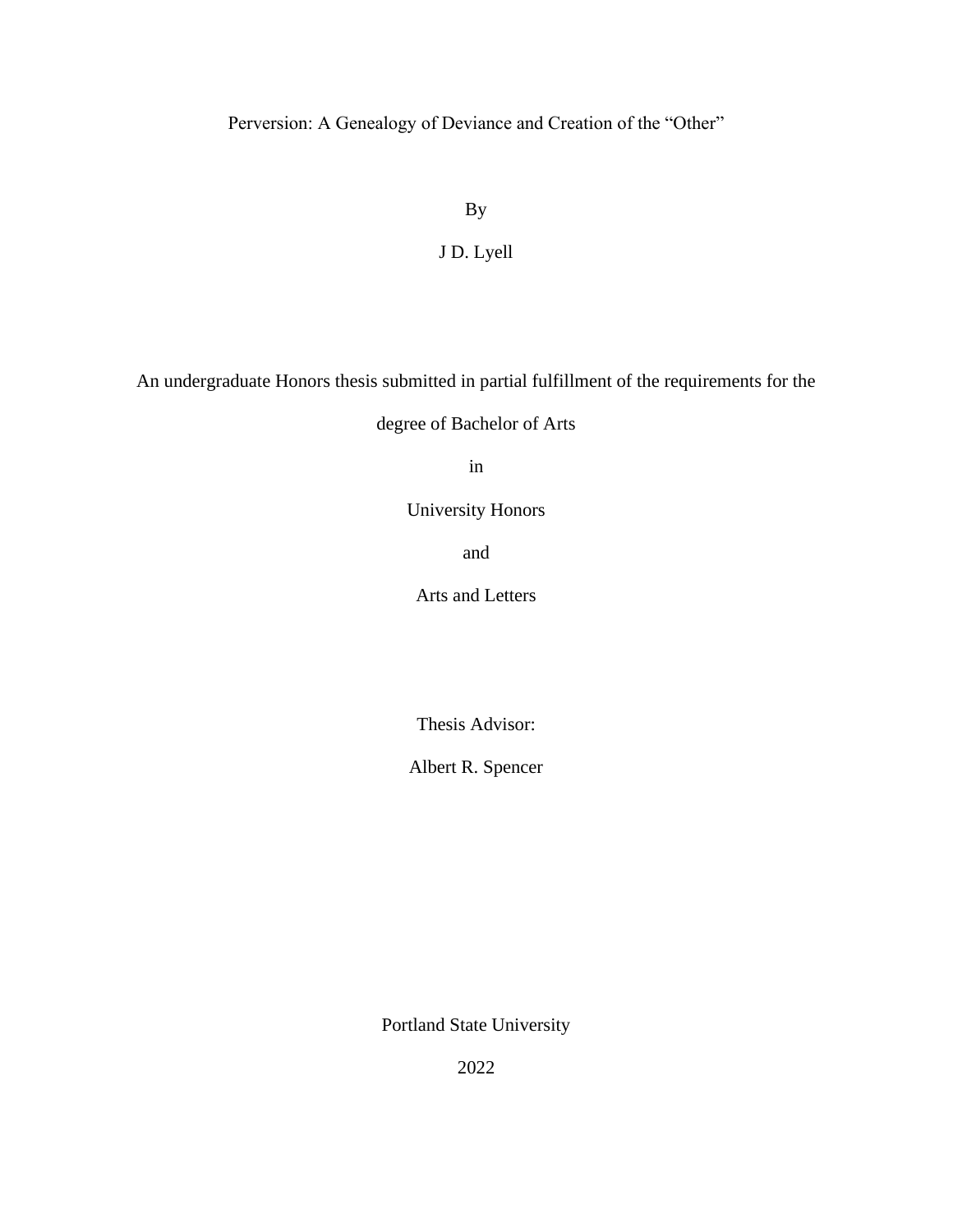### **Introduction and Overview**

My initial idea for this project was to investigate a moral history of sex, looking to discussions and definitions of *perversion* from various philosophers throughout history. It was in this research that I grew interested in the beginnings of perversion and how it was initially defined (at least in western culture), which led me to Aquinas and his theory of Natural Law in the thirteenth century. The concept of human nature or naturalness suggests the existence of the unnatural person – this led me to consider the power that rests in assigning values of *naturalness* or *unnaturalness* to behaviors and people, and how different structures of power have utilized this rhetoric to oppress minority groups.

Since I decided to focus on the enforcement of sexuality and gender norms in the Americas, the major structures of power that I will be discussing are settler colonialism and slavery. Both of these structures have worked together for centuries to shape the nation we know today as the United States through atrocious acts of genocide and exploitation. Without the land stolen from under the feet of Indigenous communities and the forced labor of stolen African people, this country would cease to exist in the way it does today. White settlers utilized various methods of *other*-ing to disempower these groups, establishing whiteness as standard, moral, and natural. My main work here is to investigate and analyze examples of these structures being used to enforce norms of sexuality and gender which center whiteness. It should be noted that this paper could be rewritten many times over using a multitude of different examples – the examples I reference are simply the most prominent that came up in my research. There are many cultural groups that have been *other-*ed throughout the development of white supremacist America, but I will be focusing on examples involving Indigenous and Black communities since they are most deeply involved in American structures of settler colonialism and slavery.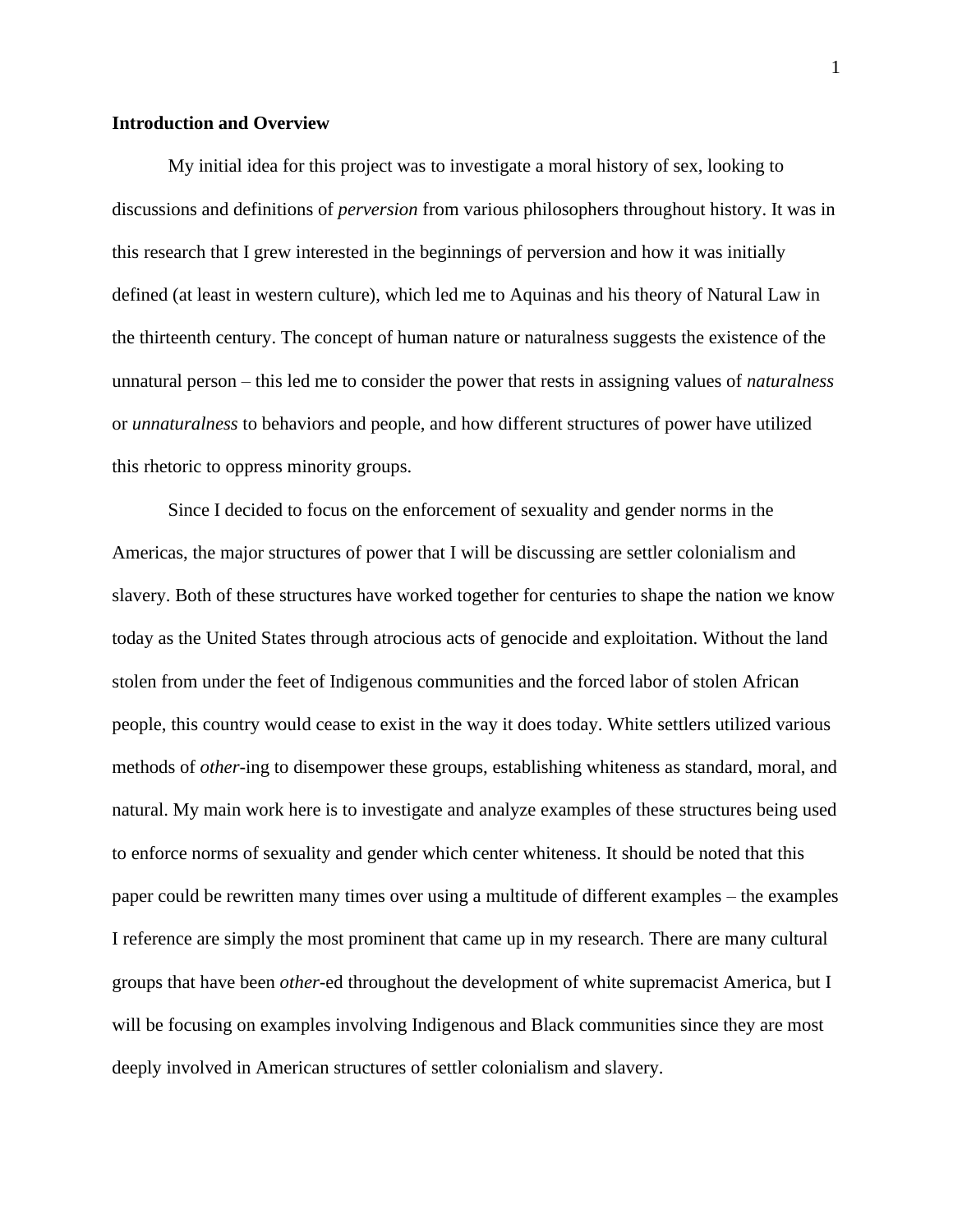The body of my paper is divided into two main sections: "Rationalizing Conquest and Colonization of the 'New World'" and "The Age of Reason, Scientific Racism, and Early Sexology." In my first section, I will discuss the roots of Aquinas' theory of Natural Law and how it was used by Spanish colonizers to claim moral superiority over Indigenous populations in the Americas at the time of conquest. I point to Indigenous family and gender structures that were cast as *deviant* by colonizers for not fitting European cultural standards – the label of deviance was then used as a tool of oppression to rationalize the conquest of Native land and villainize peoples who held onto their traditional ways of life. Coinciding with the long process of settler colonialism, white settlers utilized their stolen land for profit through enslaved labor of kidnapped Africans. I investigate the framing of sexuality of enslaved peoples by white landowners and intellectuals, focusing particularly on the over-sexualization and dehumanization of Black enslaved women as a settler tactic for upholding the structure of slavery. The *other*-ing of non-white bodies and expressions of sexuality and gender point to a white supremacy culture of the West, which centers its white bodies and Christo-heteropatriarchal standards as normal, moral, and natural to maintain dominance over the land, resources, and cultural expectations of the so-called United States.

Stemming from white supremacist notions of the *other* in America, my next section discusses the role of the Enlightenment in establishing Europe as an intellectual authority of the world. The Enlightenment, or Age of Reason ushered a new western fixation on the field of science, framing it as a fail-proof system of finding "truth." However, many front-running scholars who produced major ideas at the time simultaneously held biases against certain groups, which allowed for racist, sexist, and queerphobic ideas to permeate under the guise of truth. This led to a phenomenon called scientific racism, where white scientists used various methods to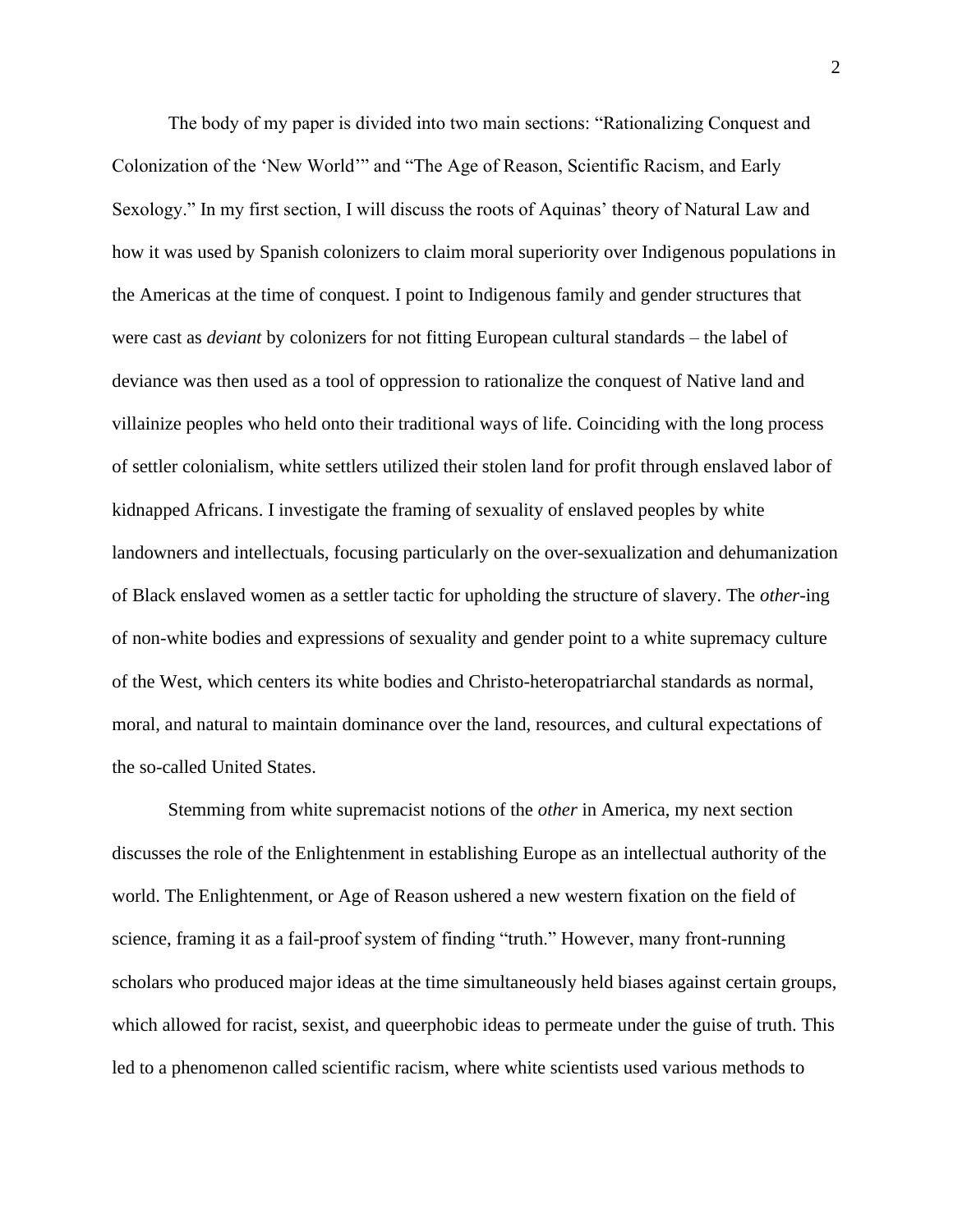scientifically "prove" the superiority of European (particularly Aryan) blood against other races. I draw from examples in early sexology which used anatomical measurements to label bodies as *normal* or *perverse*, with the bodies of people of color overwhelmingly categorized in the latter.

By tracing western notions of perversion back to Aquinas' theory of Natural Law, we can see how the idea of *naturalness* (or acting in the order of God) came to intertwine with notions of white supremacy rooted in the conquest of the land and colonization of non-white *others*, particularly Indigenous and Black groups in the United States. In this paper, I connect ideas and events spanning from the thirteenth century to the twentieth century which speak to the colonization of sexuality and gender in America. My conclusion draws from contemporary discussions of *perversion* in western philosophy to argue for the eradication of the term. I also present a brief look into an era of decolonization and resurgence of non-western configurations of gender and sexuality, pointing to new avenues of research on this topic.

#### **Rationalizing Conquest and Colonization of the "New World"**

When considering a western genealogy of perversion, its roots can be found in Thomas Aquinas' concept of Natural Law – this is the foundation of categorizing human acts as *natural* or *unnatural* based on religious morals and ideas of normalcy. Aquinas presented the idea that "all creatures are ordered to an end, have natures whose fulfillment is what it is because of those natures" (Mclnerny and O'Callaghan). The "natures" he discusses refer to specific ideas about the ways people were expected to act by the order of God – in contrast, the act of breaking these expectations about human nature caused for a new category of the unnatural person (in other words: perverse, deviant, immoral) to emerge.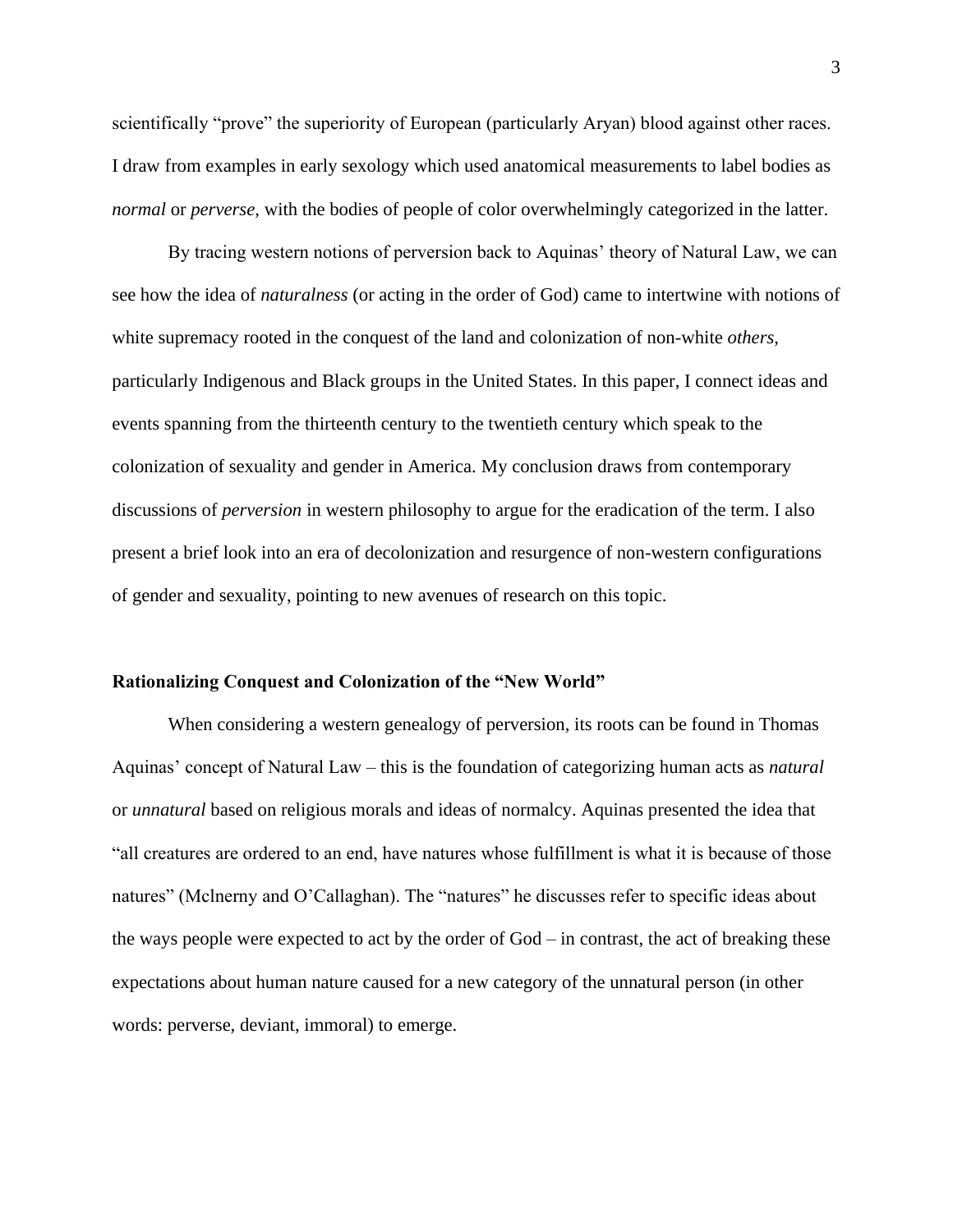On the basis of sexual norms in this context, sexuality was constrained. The only moral way to engage in sexual activity was through a goal of reproduction between a male and a female – therefore participation in acts such as casual sex, premarital sex, masturbation, oral sex, queer sex, and other expressions of sexuality widely accepted today would have been deemed deviant, resulting in social and societal consequences for the sexually immoral individual. Through this model of reproduction-focused sexual practice, heteropatriarchal gender norms were able to take root in concepts of human nature. Aquinas' Natural Law theory backed up heteronormative family structures as godly and natural, automatically denoting deviations from this structure as deeply perverse and shameful. The structures of natural versus unnatural configurations of sexuality and gender, as I will demonstrate in this paper, lay the foundation for various westerncreated dichotomies used to rationalize the ongoing project of settler colonialism in what we know as the United States. Aquinas' Natural Law paved the way for identifying and naming *otherness*, which eventually became a distinct weapon of colonization in the European construction of the "New World" and white settler domination for centuries after.

Following the 1492 expedition of Christopher Columbus and his initial invasion of the New World, Spain saw an opportunity to seize power over the land and resources, however, the Native inhabitants of the land posed a threat to Spain's conquest. Based on reports from Spanish explorers (and later soldiers and missionaries) who interacted with Native communities, the Spanish characterized the Native populations in ways that cast them as deviant and in need of moral intervention from the Church. The Valladolid debate (1550-1551) was the "first serious theoretical attempt by Europeans to understand the diverse native cultures of the New World," from which emerged a dichotic viewpoint between *civilization* and *barbarism* (Hernandez 96). Hernandez continues, "In the ensuing decades after Valladolid, Europeans, as well as American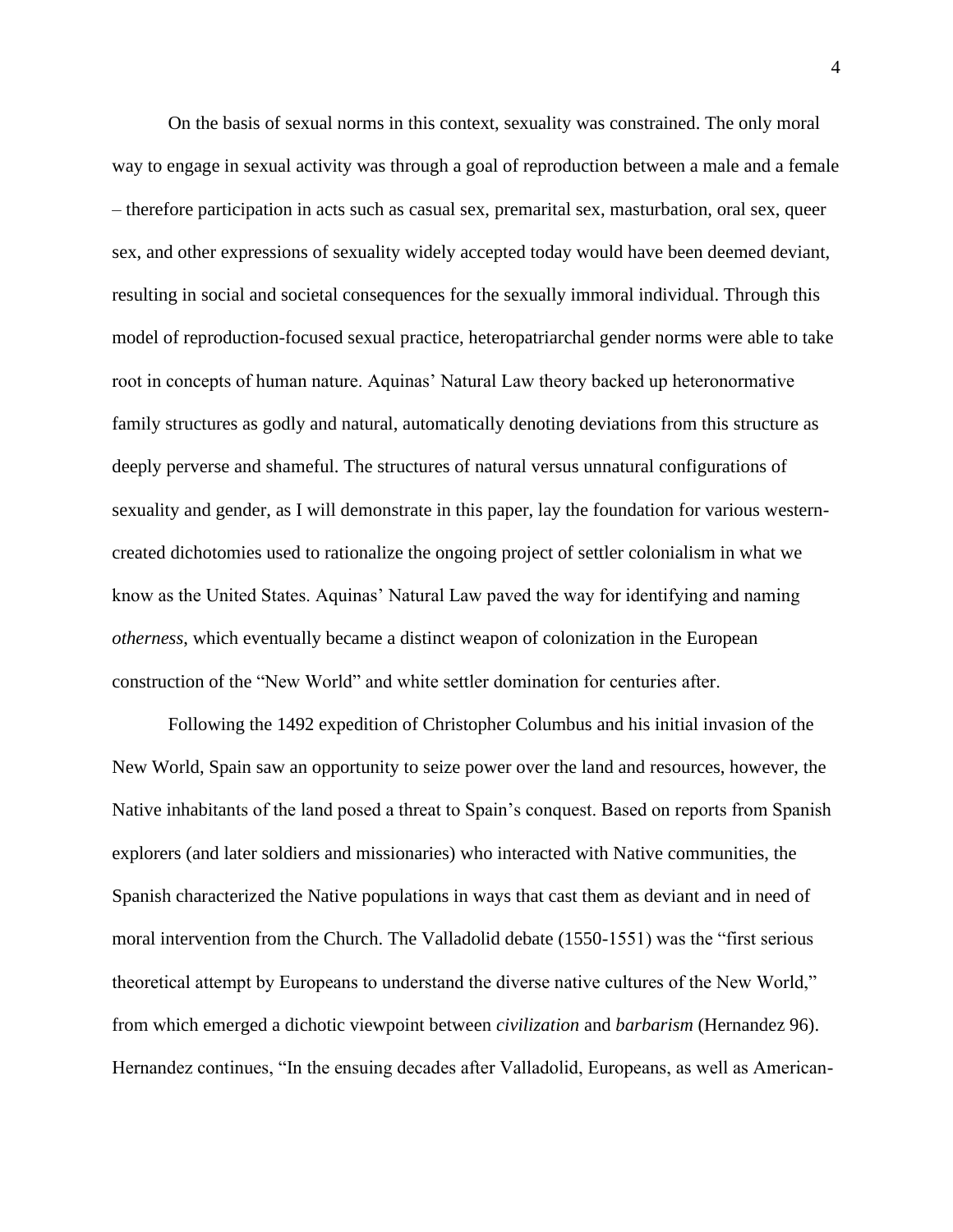born peoples, tended to see Native American cultures through this polarized framework, considering themselves to be part of the civilized world" (96). It should be noted that neither side of the Valladolid debate was advocating to leave the New World and its peoples alone – rather, the controversy lay in whether the Spaniards should wage war or use peaceful methods to convert Indigenous peoples to Euro-Christian ways of life. The argument supporting evangelization through war was led by Juan Ginés de Sepúlveda, while his counterpart Bortolomé de Las Casas argued for conversion through peaceful persuasion. This debate marks the beginning of a European line of thinking which situates itself as civilized in contrast to cultures of the New World as barbaric, which gave birth to the self-assigned mission of enforcing European culture on tribal communities. This debate also marks the beginning of a colonial pattern of discussing Indigenous nature and fate without any consideration of Indigenous perspective. We start to see a shift from the moral dichotomy of natural/unnatural to civilized/uncivilized, which permeates into European thought for centuries after in the framing of the *other*.

Sepúlveda's argument supporting a violent approach to colonizing the Americas can be summarized in the following: "First, the Indians were barbarians; second, they committed crimes against natural law; third, the Indians oppressed and killed the innocent among themselves; and fourth, they were infidels who needed to be instructed in the Christian faith" (Hernandez 99). His basic argument for waging war against these peoples lay in the fact that he viewed the Natives as "irrational beings whose inherently inferior condition immediately made them slaves by nature" (Hernandez 98). The specific point that I want to highlight in these arguments is Sepúlveda's reference to Natural Law – adhering to the idea that naturalness is the order of God and noncompliance to Natural Law is against the order of God, Sepúlveda framed forced evangelical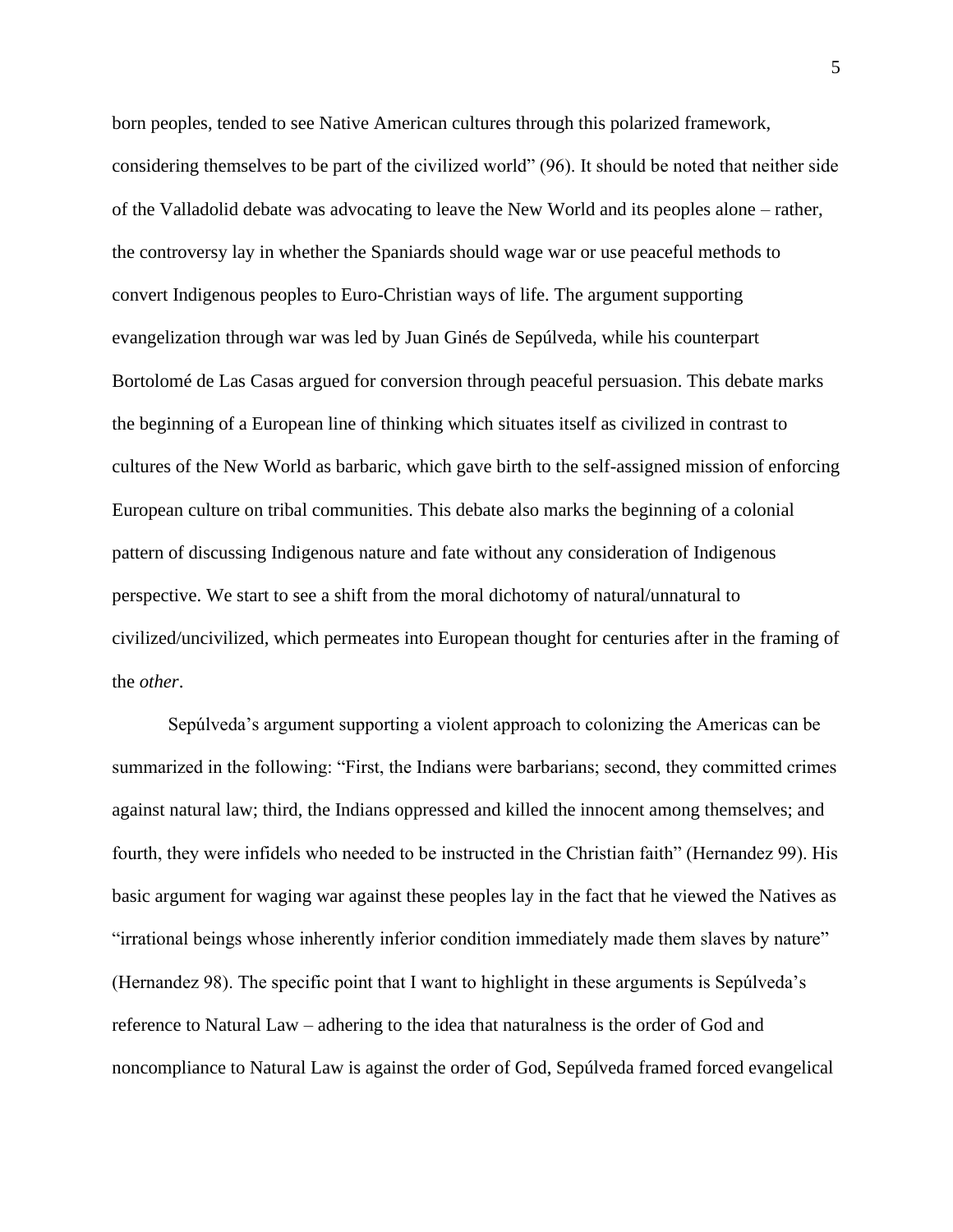conquest of the Americas as a moral duty to God and to the Indigenous peoples themselves. Some of the "crimes against nature" that Sepúlveda placed on Native communities included idolatry, sodomy, and cannibalism. The accounts by Spanish explorers of these behaviors were typically taken out of context, dramatized, or fabricated – additionally, these behaviors were connected to the overall image of Natives as a group despite the vast diversity of practices, traditions, and cultures across different tribal nations.

A major marker of deviance through Euro-Christian eyes was the perceived immorality of sexual practices across various Indigenous cultures. Westerners "found the native peoples alarmingly innocent and dangerously sexual" (Bronski 2) for various practices such as wearing little or no clothing, engaging in non-reproductive sexual activity, having extended family structures with multiple spouses, and transcending boundaries of sex and gender. In many Indigenous cultures, certain individuals took on the tribal duties and dress of the opposite sex and often held respected positions in the community. For example, "Among the Crows, men who dressed as women and specialized in women's work were accepted and sometimes honored; a woman who led men into battle and had four wives was a respected chief" (Broski 3). These fluid gender identities have been named in many ways, depending on cultural language and context: *nadle* from the Navajos, *winkte* (biological male) or *koskalaka* (biological female) from the Lakotas, or *mexoga* from the Omahas (Rupp 17), just to name a few. Within European contexts, these gender non-conforming individuals were typically referred to as *berdache* (a French word implying 'young male sodomite') (Bronski 3) or *joyas* / *jotos* (Spanish word for third gender / Spanish derogatory word for homosexuals) (Miranda 255). As I will discuss later in this paper, a contemporary resurgence of Indigenous cultural sexuality and gender has ushered the English phrases *Two Spirit* or *Twin Spirit* to refer to these identities.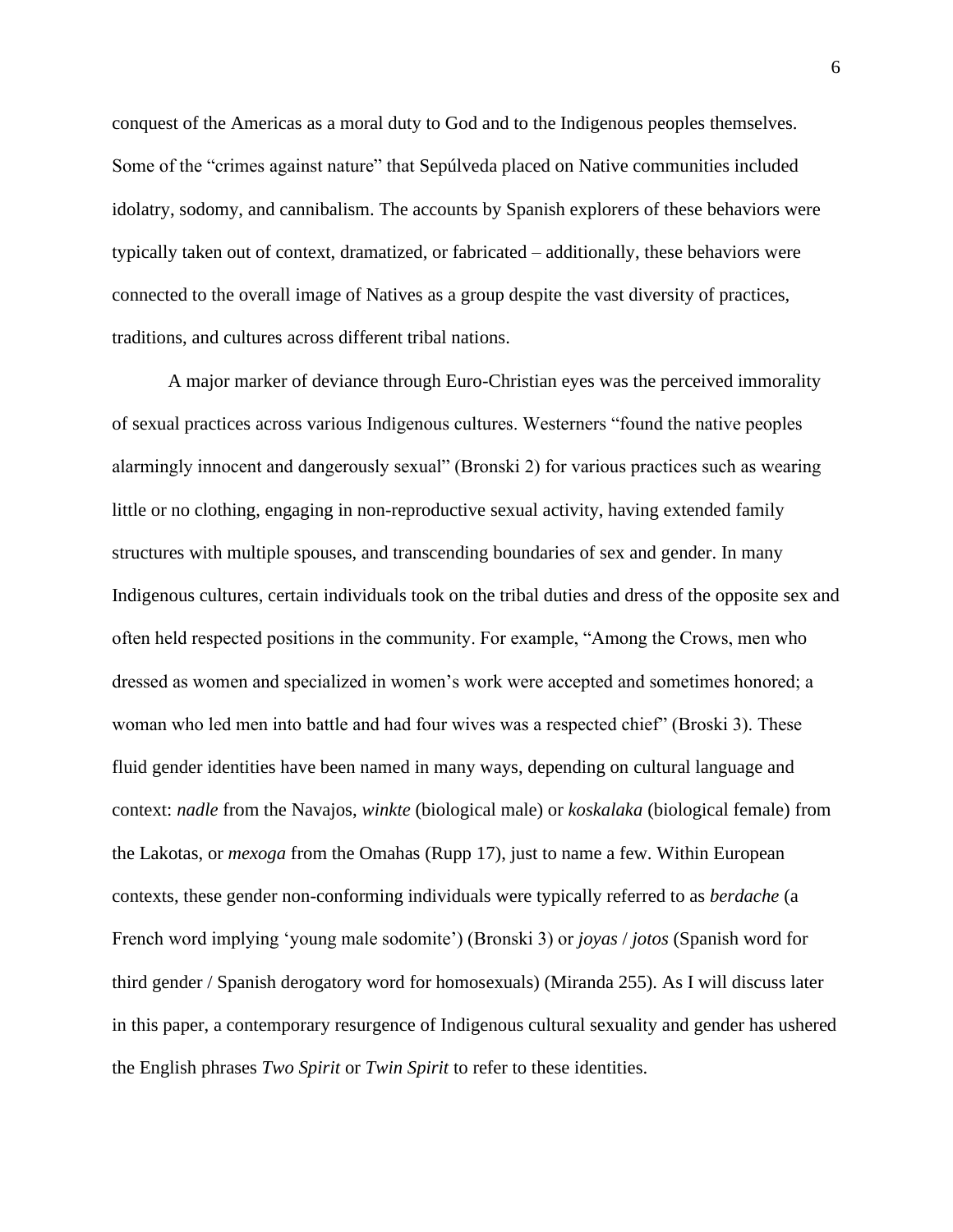Early European explorers of the Americas were perplexed at the existence of third-gender individuals in Indigenous tribes. For centuries after, the notes of Spanish priests and soldiers reflected this sentiment and used it to fuel their own agenda of Christianizing the New World. Here is an example of a report from a Spanish soldier's memoir from 1775 California during the construction of missions:

"I have substantial evidence that those Indian men who, both here and further inland, are observed in the dress, clothing, and character of women – there being two or three such in each village – pass as sodomites by profession (it being confirmed that all these Indians are much addicted to this abominable vice) and permit the heathen to practice the execrable, unnatural use of their bodies. They are called *joyas* and held in great esteem. [...] But we place our trust in God and expect that these accursed people will disappear with the growth of the missions. The abominable vice will be eliminated to the extent that the Catholic faith and all the other virtues are firmly implanted there, for the glory of God and the benefit of those poor ignorants" (Miranda 256-257).

A brief analysis of the language used to describe gender-variant Natives and Native people in general exposes disdain held for them in the Euro-Christian eye. Words such as "abominable," "heathen," "execrable," "unnatural," "accursed," and "ignorants" demonstrate how Native people and cultures were characterized as deviant by their colonizers and accused of perversity for failing to meet Euro-Christian norms of gender and sexuality. Unfortunately, most of the information that is accessible about traditional Indigenous structures of gender and sexuality comes from reports written by colonizers who were strongly influenced by the Church.

In Deborah Miranda's article "Extermination of the *Joyas*: Gendercide in Spanish California," we see how European perceptions of sexuality and gender came to be dominant among Native tribes in Spanish California through tactics of violence and fear. One example is the use of large dogs as weapons to kill Natives engaging in what Euro-Christian norms considered perverse sexual activity: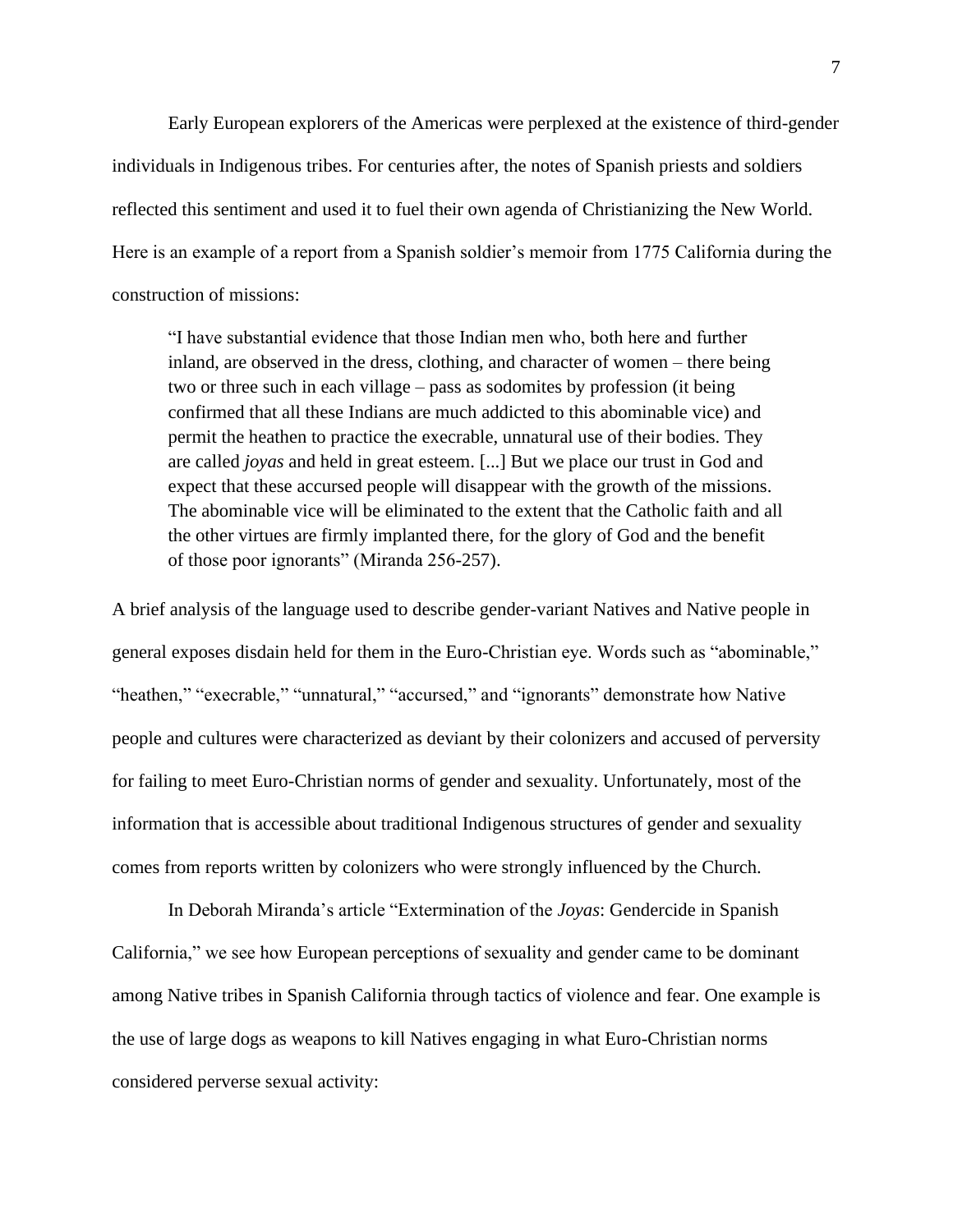"On September 23, 1513, the explorer Vasco Nunez de Balboa came on about forty indigenous men, all dressed as women, engaged in what he called "preposterous Venus." He commanded his men to give the men as "prey to his dogges," and the men were torn apart alive" (Miranda 258).

This example of extreme violence in response to non-conforming sexual behavior sparked fear in Indigenous communities – it prompted the "rounding up" of gender-variant individuals to be turned over to Spaniards in exchange for the survival of the remaining community. Spaniards made it clear that to "tolerate, harbor, or associate with the third gender meant death," likely at the jaws of war dogs (Miranda 259). In tandem with murder, the gendercide of third-gender people in Spanish California took place through renaming, regendering, and replacement in an attempt to erase the existence and cultural memories of them.

Another example of Native deviance (as framed by Euro-Christian whites) can be seen in traditional family and relationship structures. Indigenous practices of premarital sex and plural marriages were used as examples of immorality, despite the acceptance of such practices within their own cultural communities. As explained in the book *Intimate Matters*,

"In the case of the Plains Indians, for example, whites wrote that polygamy demeaned women. In fact, women in these tribes enjoyed a fairly high status, and polygamy, often the product of unbalanced sex ration after wartime losses, offered women the benefit of sharing domestic work with other wives. Polygamous marriage also lessened the reproductive labors of each wife. (...) Missionaries to various Indian tribes failed to recognize the advantages of this practice and demanded that Indian converts adhere to strict monogamy" (D'Emilio & Freedman 87).

The framing of Native cultures and people as unnatural and immoral by Euro-Christian norms of Natural Law allowed for rationalization of the conquest of the land, resources, and peoples of the Americas. In situating Native populations of the New World as inferior, European colonizers viewed their colonizing efforts as making improvements to societal structures and norms. The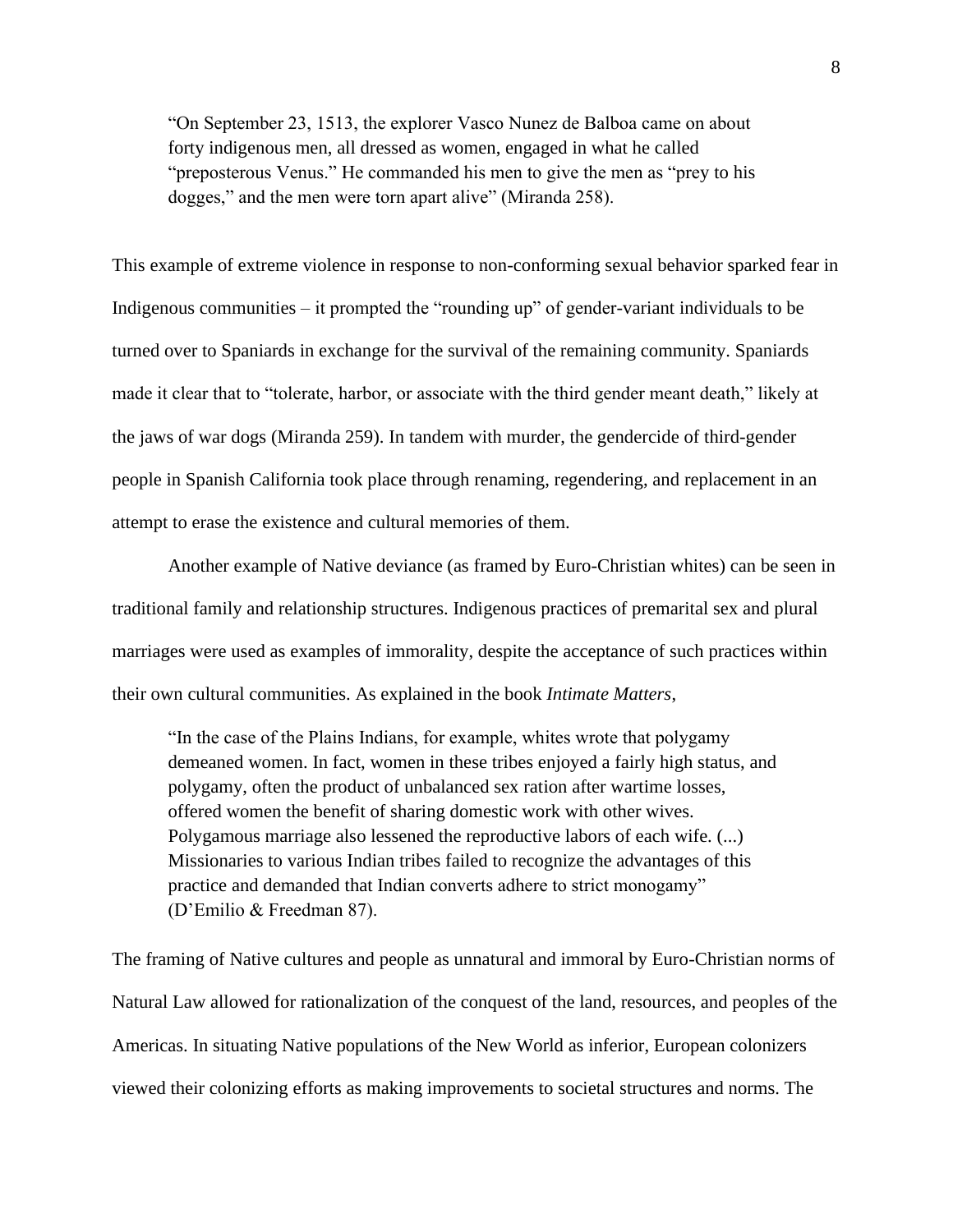dichotomy of naturalness/unnaturalness was reborn into notions of civilized/uncivilized, paving the way for arguments of western superiority to continue pervading European thought as the culture saw itself as the pinnacle of progress.

Following the immoral framing of Indigenous peoples to acquire land, similar techniques of *other*-ing were applied to African people who were kidnapped and brought to America for labor. When considering the white framing of sexual deviance in the United States, the role of slavery plays a major part in its construction. The enslavement of Africans for labor was a crucial component for the economic growth of America as a settler-colonial society, which was only able to take place on the land after the removal of the original Indigenous inhabitants. Legacies of settler colonialism and slavery are deeply intertwined in American history and are both shaped by notions of white supremacy. One system eradicated populations from the land in order for the settlers to establish the other – a system of stolen labor for white profit.

The roots of slavery in the Americas run deep, with the first kidnapped Africans being brought to Santo Domingo in 1501 and the first enslaved Africans transported to Jamestown, Virginia in 1619 (Sears 39). The institution of slavery existed legally until the ratification of the thirteenth amendment in 1865, but anti-Black racism is still rampant in social, political, medical, and academic spheres to this day. In this section, I will be pointing to the framing of enslaved African people, particularly African women, as over-sexualized and inhuman to serve a larger goal of white dominance and economic growth during the era of slavery in the U.S.

The topic of sexuality and gender roles became relevant in this sphere, as colonizerslavers defined their own regiment which best supported their economic growth. Under slavery in the U.S., Black bodies were considered property – to the white slave owner, these bodies were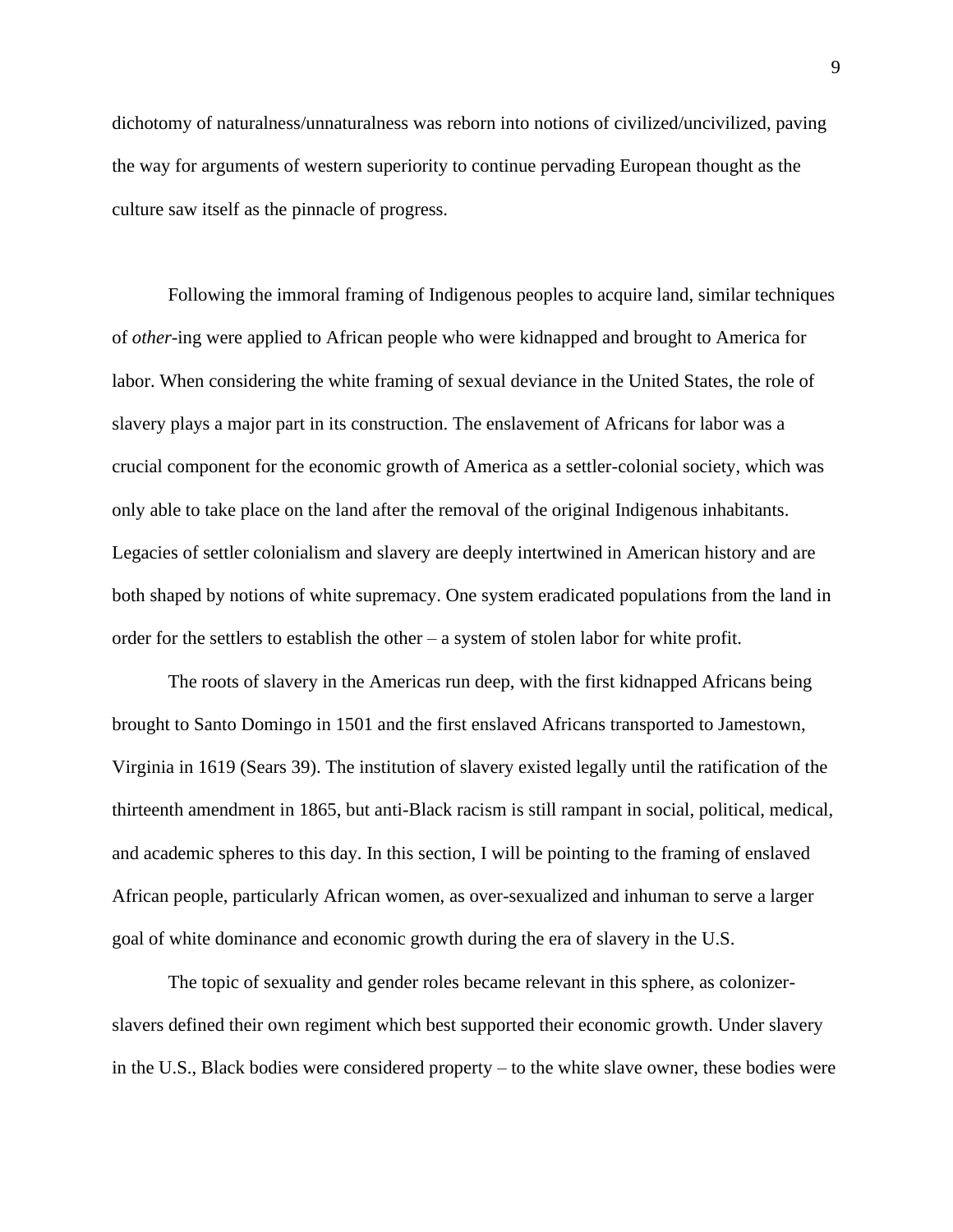available for exploiting sex as well as labor. Since the impregnation of a Black enslaved female meant another child born into the structure of exploitation that ultimately benefited the slave owner, there was a huge economic advantage to the framing of African women as loose and overly sexual. There were no protections for these women, as "both law and social thought encouraged white men to assume sexual access to female slaves. By legal definition, a slave could not be raped, since she was the property of her master" (D'Emilio & Freedman 101). With no one to hold white slavers accountable for the rape and abuse of the people they enslaved, paired with the economic advantage of impregnating enslaved women, these obscene occurrences were extremely common. The characterization of the promiscuous Black female was constructed to support the structure of slavery in America – however, the image of excessive sexuality remained intact in the white framing of Black sexuality long after slavery was ended in 1865.

Similar to other groups *other*-ed by the West, part of the project of colonizing the sexuality of African people depended on a theme of dehumanization. For example, popular anthropological illustrations depicted "women who shamelessly suckled their offspring in public with breasts so long they could be flung over their shoulders," which "evoked images of animal teats" (Fischer 10). By drawing connections between African bodies and wild animals, practices of reproduction were seen by slavers as breeding rather than family building. As Kirsten Fischer explains, "represented as both sexual and savage, African women appeared perfectly suited for the productive and reproductive labor of slavery" (10). The framing of African American women in this way benefitted the structure of slavery and cultural/economic domination of western whites. Even after slavery was officially ended in law, ideas of inhuman-ness and excessive sexuality were still deeply tied to the Anglo vision of Blackness as deviance. A new era of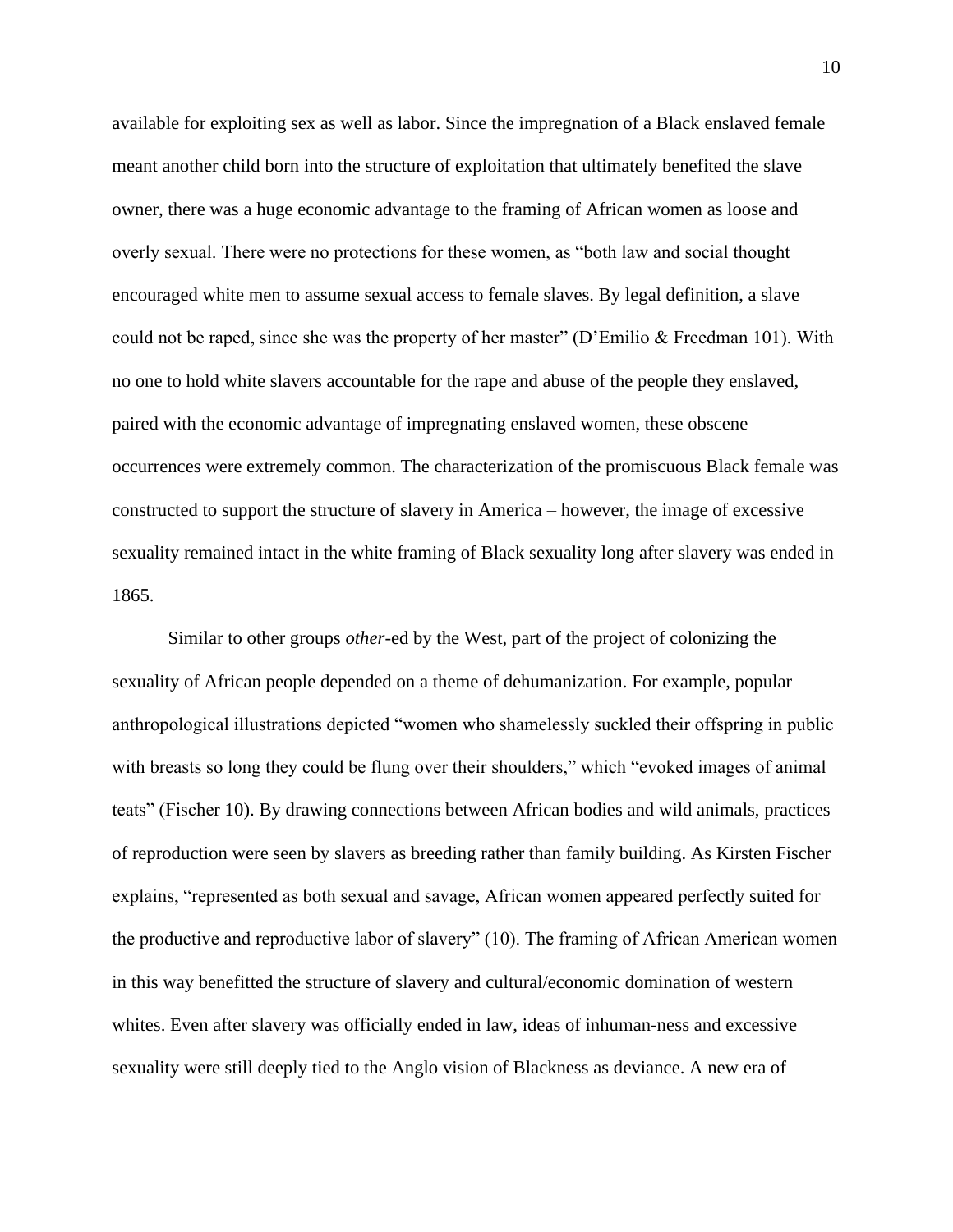science, reason, and proclaimed "truth" allowed for these views to be integrated into western academia, enabling racist ideas to permeate dominant white western society for centuries after emancipation.

#### **The Age of Reason, Scientific Racism, and Early Sexology**

The seventeenth and eighteenth centuries hosted a western explosion of intellectual ideas, commonly referred to as the Enlightenment or the Age of Reason. Also known as *modernity*, "the Enlightenment provided the spirit, the impetus, the confidence, and the political and economic structures that facilitated the search for new knowledges" (Smith 117). This period of intellectual development is credited with centering rationalism, scientific thought, and organization of knowledge in a larger project of constructing a new all-knowing western structure of academia. The focus on reason and rationality characterized the production of information at this time to be unbiased, further establishing European intellectual authority over the "truth." In reality, many Enlightenment thinkers credited with modernist ideas were simultaneously engaged with racist, sexist, and homophobic ideas which inevitably shaped their thinking.

One example of a prominent Enlightenment thinker is Immanuel Kant, known for his writings on autonomy, dignity, and public reason. Less often discussed are Kant's writings which supported the idea of race as an indicator of one's rational and intellectual ability, presenting whiteness at the apex. He also believed that women were intellectually inferior to men, referring to them as "second class citizens" or "domestic animals" (Sticker and Bakhurst 8). His stance on sexuality is sympathetic only to married heterosexual couples, casting queer sex, casual sex, and masturbation off as immoral sexual practices. In his writings, it is clear that he viewed women,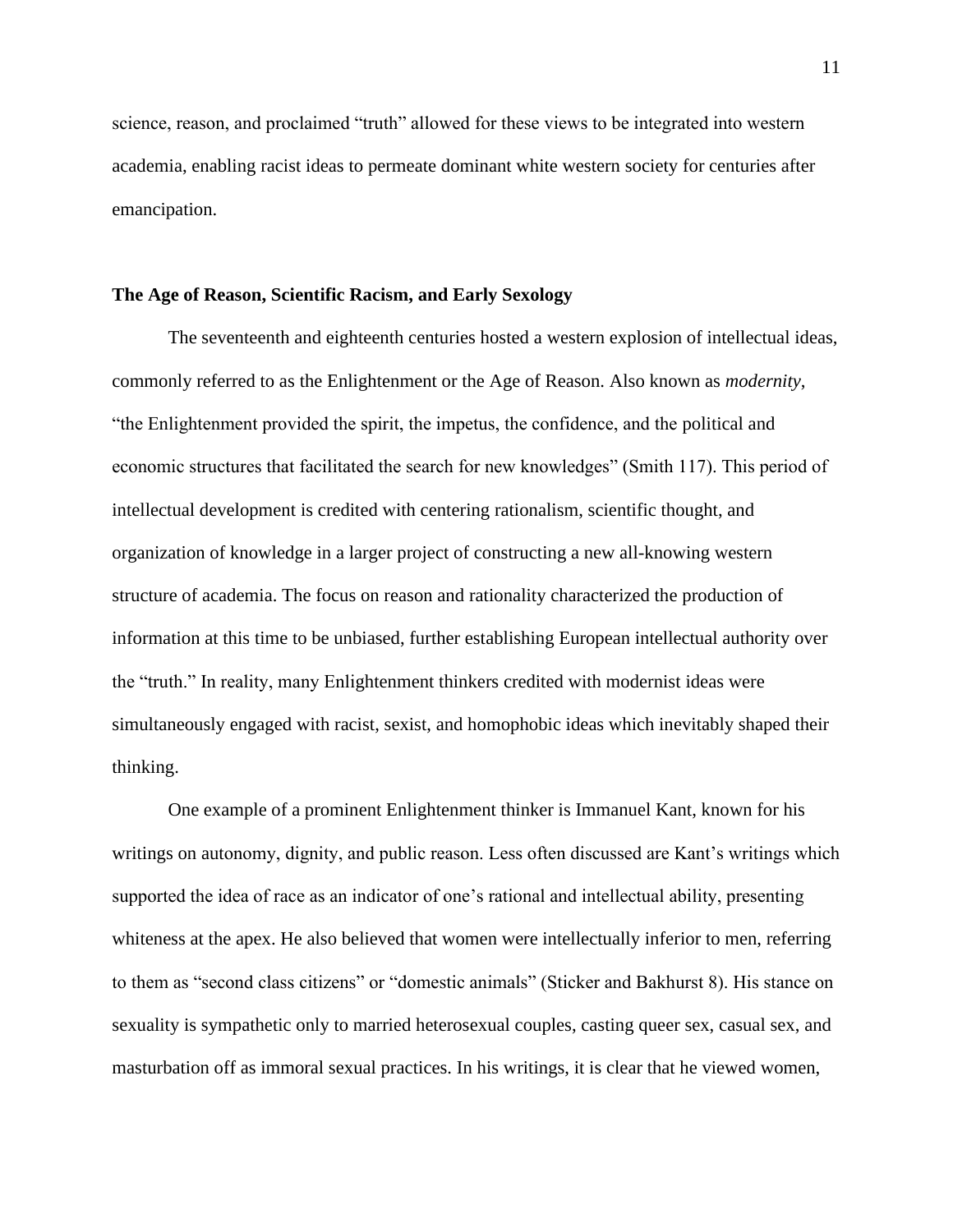people with non-European blood, and queer people as intellectually and morally inferior to the white male thinkers who defined the dominant ideas of the Age of Reason (Sticker and Bakhurst, 2021).

The Age of Enlightenment represented a new era of rationality and reason – however, European thinkers were able to define and create these concepts in a way that still supported their world views and ultimately made themselves the intellectual authorities of the world. In their pursuit of knowledge, the practice of *culture collecting* from Indigenous cultures became a standard practice in the colonizer's framing of savagery, and played into a narrative of the white savior of knowledge and information. Smith explains, "The idea that collectors were actually rescuing artefacts from decay and destruction, and from indigenous peoples themselves, legitimated practices which also included commercial trade and plain and simple theft" (Smith 122). The artifacts and knowledge that were appropriated from Indigenous cultures were reinvented as new western discoveries, placed behind glass in careful western categorizations of knowledge and renamed as western intellectual property.

By establishing academic authority in a way that privileged the white men who created the ideas, theories of white western intellectual superiority were backed with science to maintain that power. Built on the academic authority given to white thinkers in the Enlightenment and the bulletproof ideas about the "truth" of science, theories such as *Social Darwinism* were able to enter the intellectual sphere and ingrain further ideas of white supremacy into western science and academia.

In the nineteenth and twentieth centuries, built on the foundation of a white supremacist intellectual authority, a new racial science emerged which changed western notions of race and situated whiteness as the most advanced. Referred to as *scientific racism*, this ideology relied on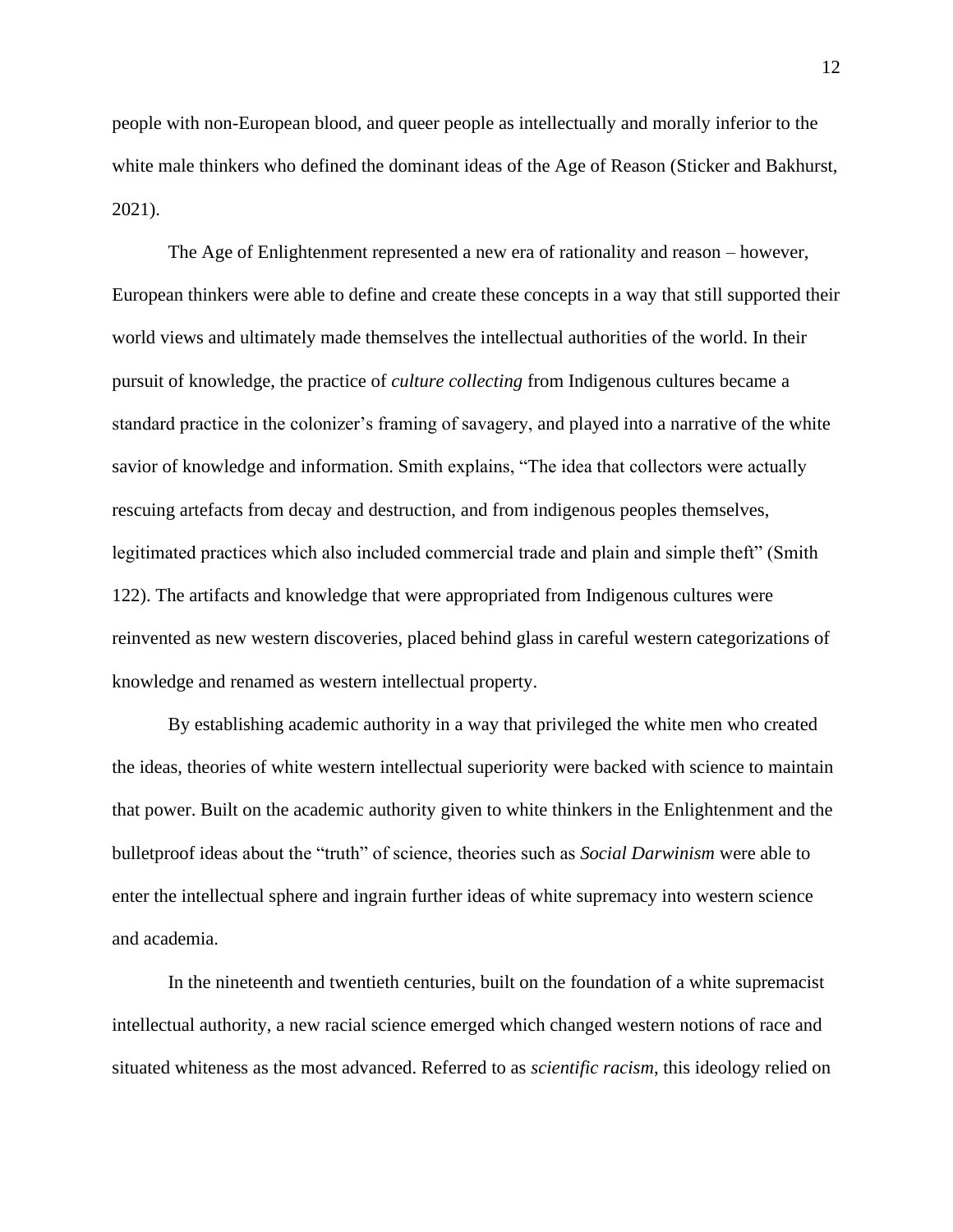polygenist notions of race and biological determinism to "prove" inherent differences and establish a hierarchy of races (Jackson and Weidman, 2005). Polygenism assumes that divisions between races are ancient and fixed, while monogenism refers to the idea that all humans come from a single origin. Biological determinism refers to the practice of using anatomical measurements to derive meaning about the individual, rather than social characteristics such as language, behavior, or clothing (Somerville 250).

In the establishment of biological determinism as a method of further attempting to prove white superiority, comparative skull anatomy was prominent. Samuel George Morton used this method to rank races by cranial capacity. His results reflected that Caucasian races had the largest cranial capacity, followed by Mongolians, then Malayans, Native Americans, and lastly Africans and African Americans (Menand, 2002). In his analysis, Morton correlated larger cranial capacity to a higher intellectual ability, following in the predictable pattern of scientific racism which places whiteness at the top of a racial hierarchy.

Following this line of racial "science," Herbert Spencer, a prominent supporter of polygenism and forerunner in scientific racism, asserted the idea that "evolution was a struggle between races rather than between individuals" (Jackson and Weidman 66). The notion of competition between races echoes an *us versus them* rhetoric, which easily falls down a slippery slope into ideas of eugenics with its implications of "weaker" races facing the possibility of extinction.

The establishment of a hierarchy of intelligence based on race came to be intertwined with Social Darwinism in a way that paved the way for eugenic thought. One influential eugenicist at the time was Francis Galton, who advocated for the sterilization of those with "lower intellectual ability" to breed a society with more "geniuses." Consistent with his peers at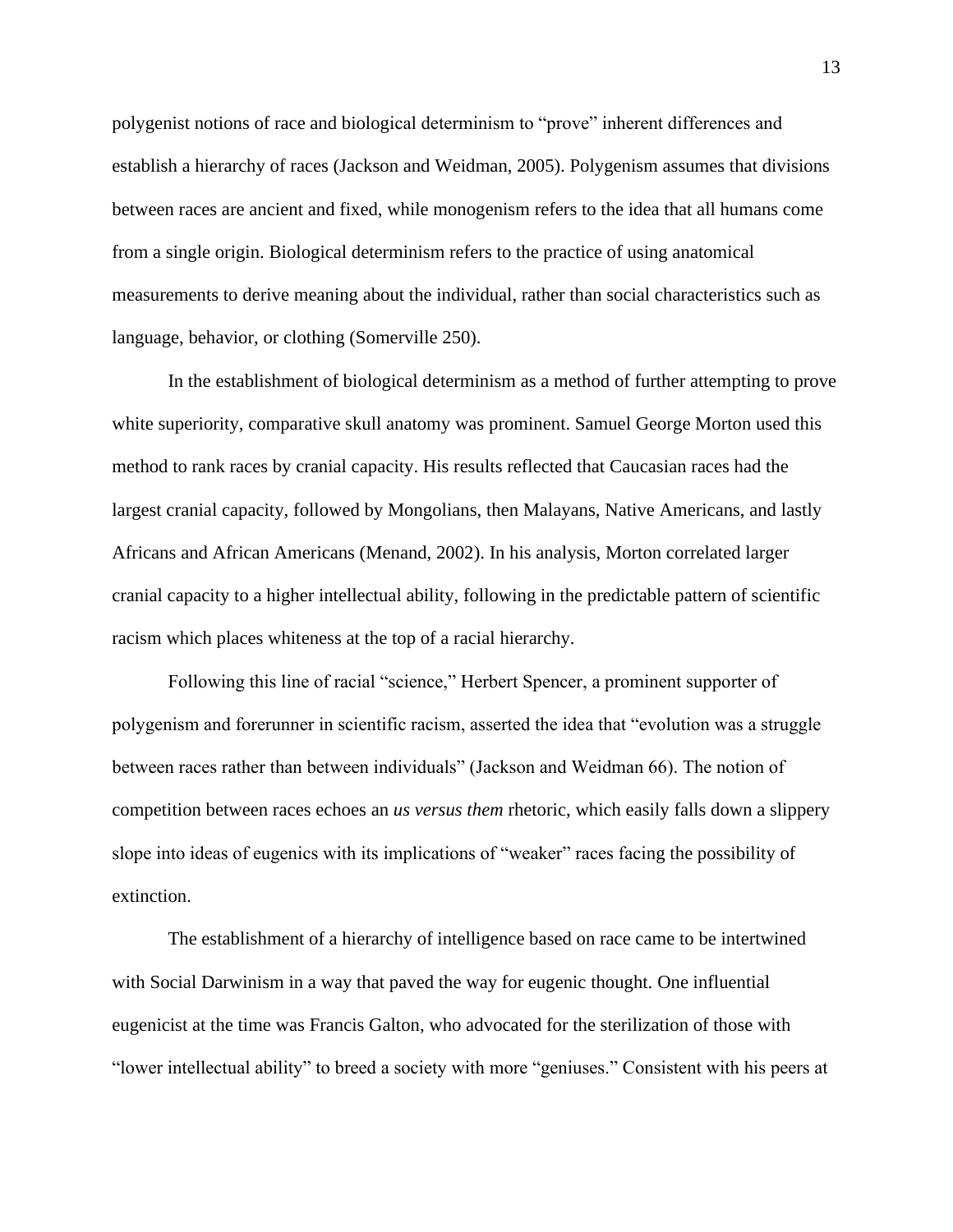the time, Galton determined that white European minds were superior to the minds of non-white non-Europeans. He believed that "improving the race meant that the government should encourage breeding among the best people and take steps to keep the superior stocks from mixing with inferiors" (Jackson and Weidman 68). This statement points to sentiments against interracial mixing, encouraging white populations to see themselves as different and superior to other races. It also cast interracial mixing as a new type of perversion, this time directed by science instead of religion to maintain a dichotomy between the civilized and uncivilized.

Following the model of comparative anatomy of cranium size to indicate the intelligence of individuals based on race, early sexologists derived meaning from comparative anatomy of genitalia. According to scholar Siobhan Somerville, "women's genitalia and reproductive anatomy held a valuable and presumably visual key to ranking bodies according to norms of sexuality" (253). Black female bodies, in particular, were scrutinized by the western racial eye of sexology and directly compared to the centralized "normal" anatomy of white females. By framing Black bodies as *abnormal*, we see a reincarnation of the same western-enforced dichotomy drawn between the moral and immoral or civilized and uncivilized, positioning whiteness as normal/moral/civil above all other races.

An example of a racially motivated sexological study is the 1867 "Account of the Dissection of a Bushwoman," published by W.H. Flower and James Murie. The scientific exploitation of this unnamed woman and her body had the following results:

"Flower and Murie's account lingered on two specific sites of difference: the "protuberance of the buttocks, so peculiar to the Bushman race" and "the remarkable development of the labia minora." (...) The racial difference of the African body, implied Flower and Murie, was located in its literal excess, a specifically sexual excess that placed her body outside the boundaries of "normal" female" (Somerville 252).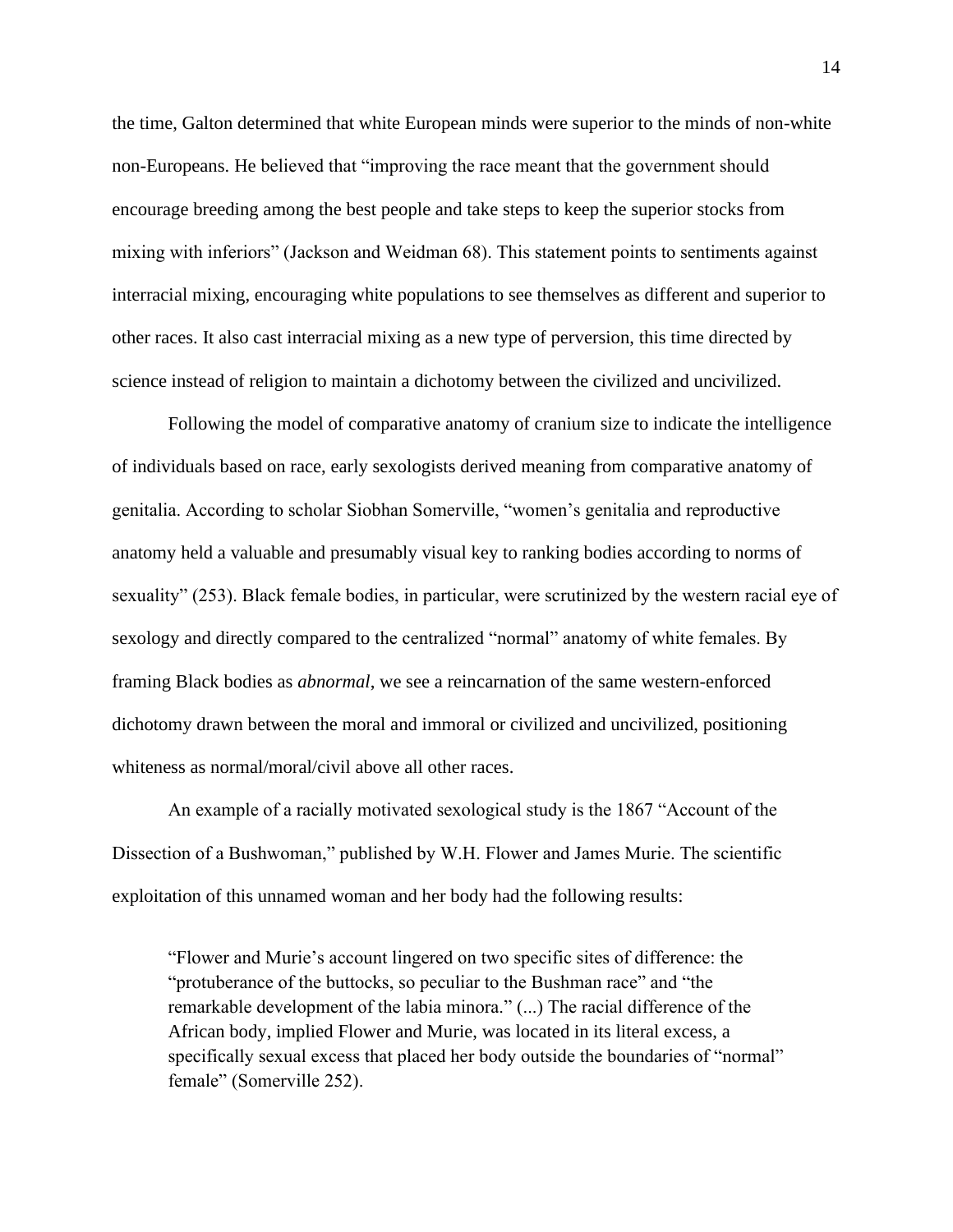Also included in Flower and Murie's account was the reference to the woman's genitalia as "appendages" (252), which not only placed her outside of normalcy but further dehumanized her and other Black women. Unfortunately, Flower and Murie's publication was only one of many which framed Black female genitalia as abnormal and excessive in comparison to white "normal" female bodies, establishing a pattern in western thought about the norms of sex characteristics and sexuality. Many sexological accounts pointed to the "unusually large clitoris" found in the anatomy of African American females as well as lesbians (Somerville 253). One gynecologist established a perceived distinction between "the "free" clitoris of "negresses" and the "imprisonment" of the clitoris of the "Aryan American woman" (Somerville 253), which points again to the constructed notion of Black women as promiscuous and overly sexual while white women are perceived as modest and pure. A connection here can be drawn between racist sexological accounts and racialized conceptions of sexual deviance.

By 1930, some publications were advocating for a new conception of human sexuality, such as Magnus Hirshfeld's Sexological Visual Atlas. Hirshfeld's goal in this atlas was to outline universal truths about sexuality from around the world. A closeted gay man himself, "Hirschfeld assumed that the sexological way of dealing with sexuality, which he believed to be scientific and objective, would put an end to prejudiced and moralized understandings of sexual behavior and would thus lead the way to a happier, sexually reformed world" (Egelmeers 30). However, in his attempts to pave the way for this sexual reformation, he utilized imagery and photographs which invited direct comparison between European and non-European cultures. He used colonial structures to privilege white images of sexual variation, playing into the rhetoric of whiteness aligning with normalcy and non-whiteness taking the position of *other*.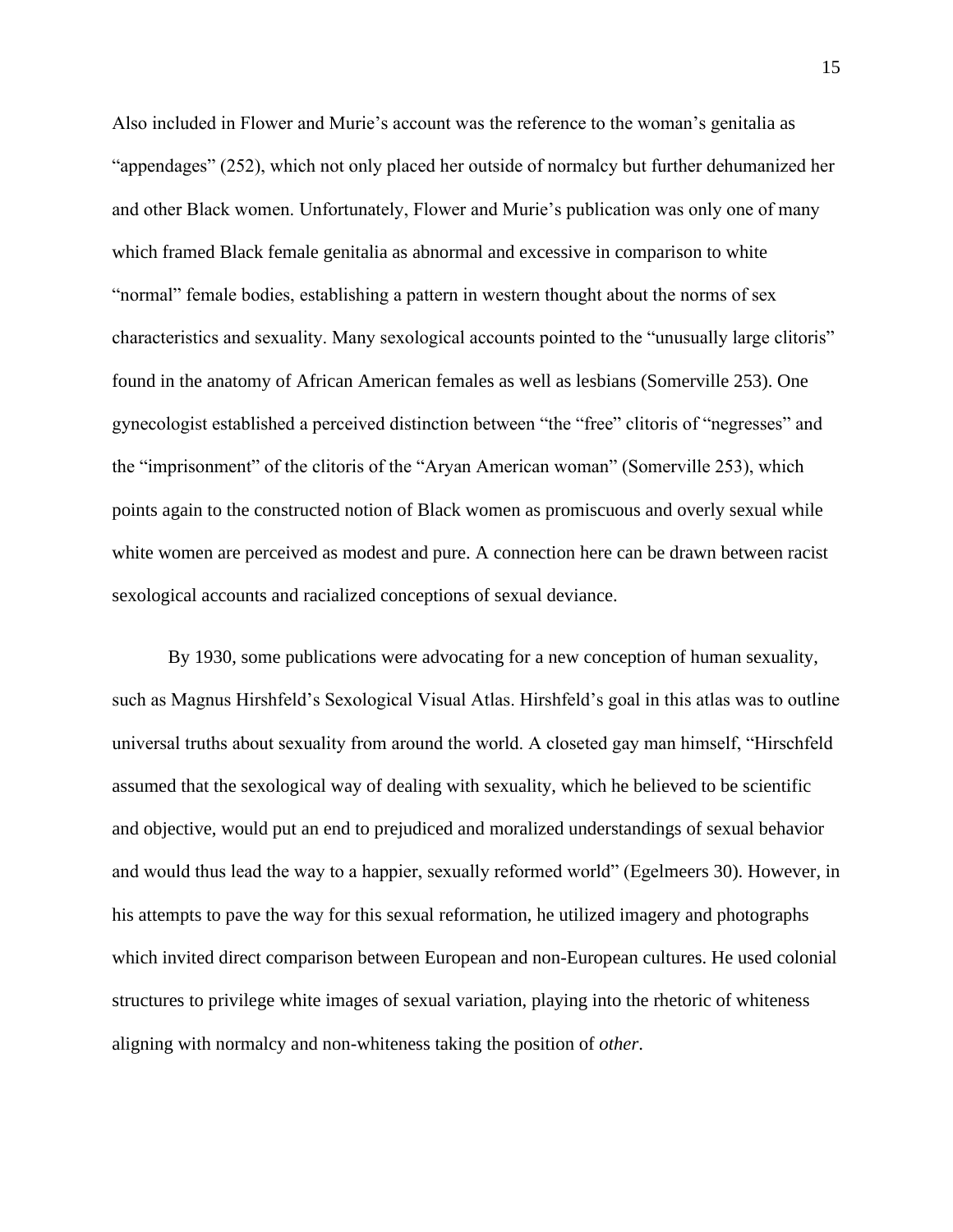Here is an example of the ways in which direct comparisons between cultures were framed: "As the women of color are naked and more objectified, they appear more natural and sexual than the clothed white woman, whose figure is artificially changed to present 'enlarged buttocks'-- a matter of culture instead of nature" (Egelmeers 43). It should be noted that Magnus Hirshfeld was reportedly opposed to racism, but inevitably his research was still guided by colonial structures and racist ideas already deeply established at the time. Images of mostly nude African and Indigenous women were placed adjacent to portraits of lavishly dressed white European women, with Hirshfeld's main argument attempting to highlight the similarities in embellishment to establish universality. However, the direct comparison of these images translated more as an invitation to see non-Europeans as exotified *others*, while images of white people were used as a reference for the standards of civilization and normalcy.

The comparisons drawn between white bodies and bodies of color in early twentieth century sexological reports echo the eugenic centering of whiteness as normal and pure. The perceived abnormal bodies of women of color were often tethered to a perception of promiscuity, which sparked white America's fear of over-populations of *others*. In a continued effort to maintain power over the land and population, thousands of Black and Indigenous women (and other marginalized groups) were subjected to non-consensual sterilizations at the hands of whitesanctioned medical institutions and lawmakers.

The violent act of sterilizing Black and Indigenous bodies for the "good of society" in the nineteenth and twentieth centuries is juxtaposed with the equally violent acts of slave owners raping Black enslaved women and settlers raping Indigenous women. The framing of Black sexuality in particular as loose and excessive served to benefit the structure of slavery by keeping it populated – once this framing no longer served the dominant culture of whiteness in America,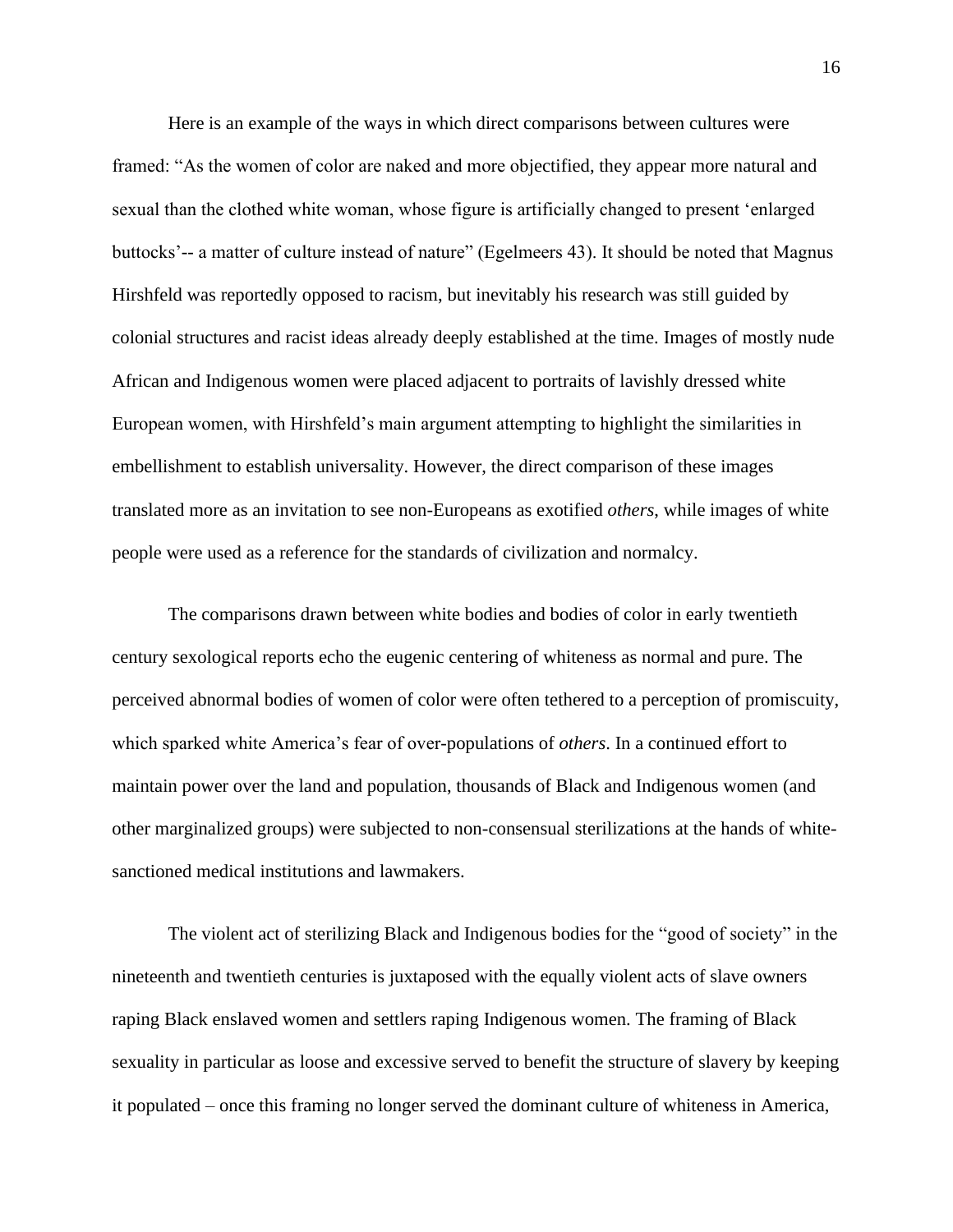the rhetoric of forced sterilization sought to prevent the Black population, as well as other "undesirables," from growing. The characterization of sexual deviance, as established by white colonial authority in their ideology of white supremacy, was used to both invite reproduction and deny it depending on how it served the production of white wealth and status. Jane Lawrence discusses the impact of this practice on Indigenous communities:

"Native Americans accused the Indian Health Service of sterilizing at least 25 percent of Native American women who were between the ages of fifteen and forty-four during the 1970s. The allegations included: failure to provide women with necessary information regarding sterilization; use of coercion to get signatures on the consent forms; improper consent forms; and lack of an appropriate waiting period (at least seventy-two hours) between the signing of a consent form and the surgical procedure" (Lawrence 400).

These targeted sterilizations of marginalized women expose the racist and eugenic ideas rooted in the American medical system even in the latter half of the twentieth century. They point to a continued American legacy of dominating the *other* through genocidal means, hidden behind the guise of moral, intellectual, and eventually medical authority to serve a white supremacist agenda. While there are a multitude of factors that led to targeted forced sterilizations, I point to Aquinas' Theory of Natural Law as a starting point for the practice of labeling groups as *other*, which shaped the initial colonization of the New World and its Native peoples by Europeans. Through a continued Euro-Christian practice of framing and punishing *otherness* over centuries, these ideas came to be ingrained in essential American institutions and social thought. By tracing back this history, we can start to uncover the structures that enforced societal norms of gender and sexuality and understand them as constructions rather than truth.

# **Conclusion**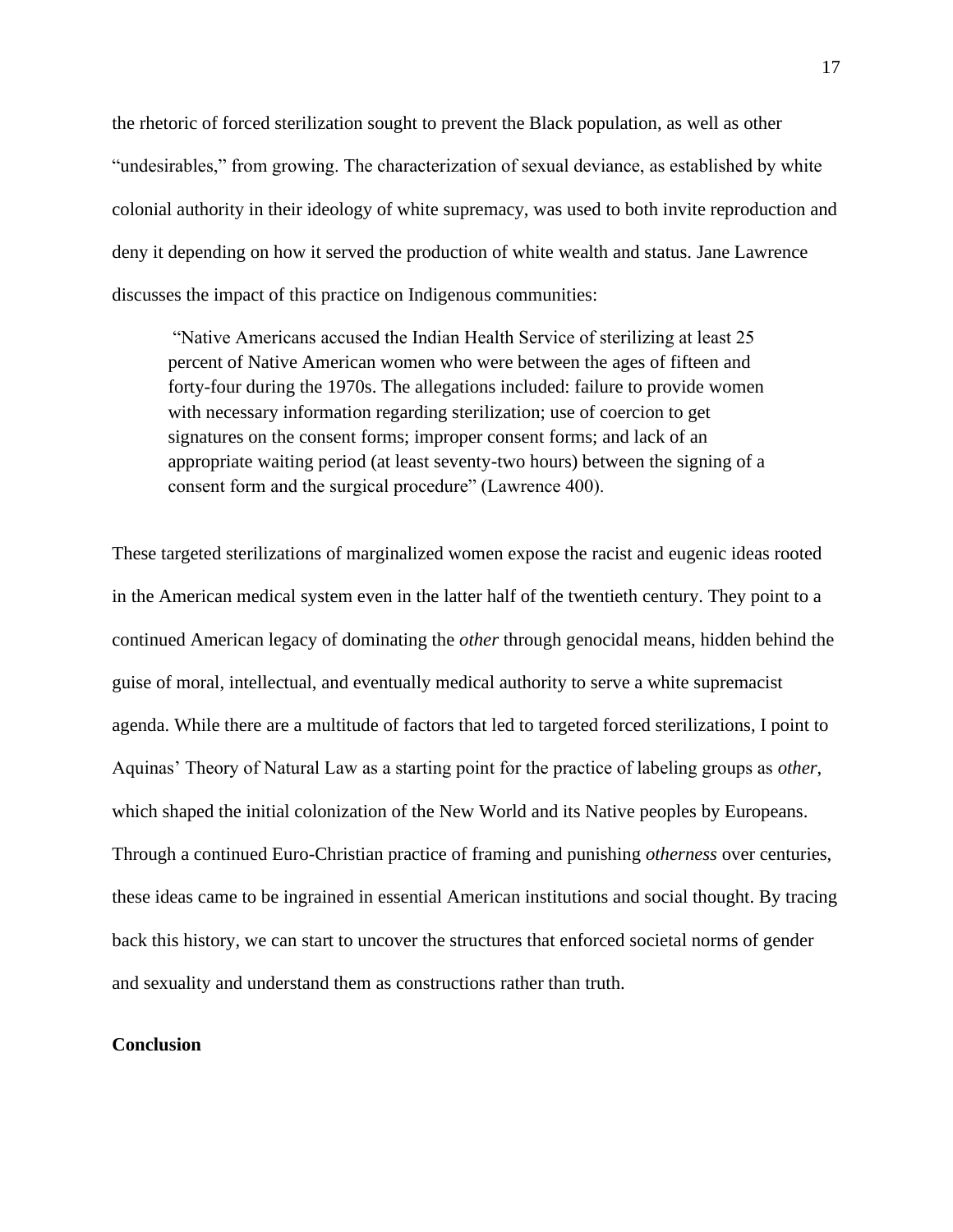When considering contemporary discussions of perversion, we can see how the term has been made more ambiguous over the years as our understanding and social acceptance of various sexual practices have shifted. As suggested by Igor Primoratz in his article "Sexual Perversion," (1995) we should abandon the notion of perversion altogether due to its inconsistency in meaning and application, despite the attempts of many philosophers to accurately define it. In this paper, I am most concerned with traditional accounts of perversion as a category of *unnaturalness*, defined by deviation from western Christo-heteropatriarchal norms of sexuality and gender. I analyzed some of the ways *perversion*, or *otherness* has been enforced over several centuries and used as a weapon in the project of setting sex and gender norms in so-called America.

Most western philosophical articles concerning perversion analyze the individual sense of the term – they attempt to define what perversion is and who it applies to based on individual behaviors. My work with perversion differs by viewing it as a form of oppression of entire groups – in my analysis, the use of perversion to label "others" is controlled by white greed for land, resources, and cultural domination of the New World.

It is difficult to picture what the norms of gender and sexuality in this country would be without the violent enforcement of European heteropatriarchy from the beginning of its making. However, avenues of decolonization and resurgence of traditional identities are currently underway within colonized groups due to centuries of resilience. While many gender-variant peoples from Indigenous communities were eradicated by re-gendering or murder, these traditional identities were not forgotten. Existing for centuries under countless names in different tribal languages, in 1990 the English term *Two Spirit* was adopted at the third annual spiritual gathering of queer Native peoples to indicate a "presence of both a feminine and masculine spirit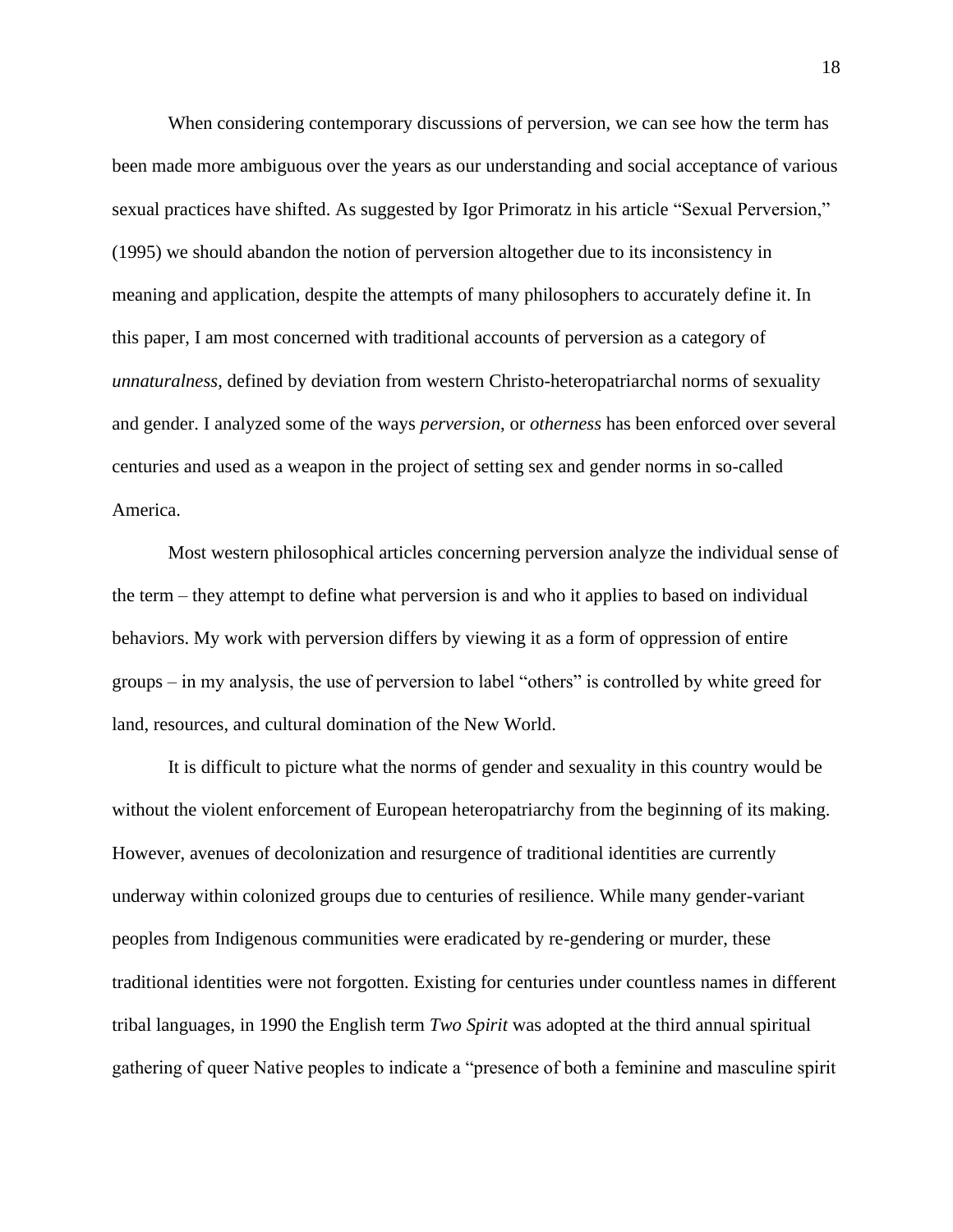in one person" (Balestrery 635). This term now serves as an umbrella term for the cultural/sexual identities of Indigenous peoples who identify outside the constrains of Euro-established heteropatriarchal roles.

In an adjacent avenue of decolonization of sexuality and gender, Indigenous Two Spirit scholar Qwo-Li Driskill employs the term *Sovereign Erotic* to refer to "a return to and/or continuance of the complex realities of gender and sexuality that are ever-present in both the human and more-than-human world, but erased and hidden by colonial cultures" (Driskill 56- 57). It is explained,

"To decolonize our sexualities and move towards a Sovereign Erotic, we must unmask the specters of conquistadors, priests, and politicians that have invaded our spirits and psyches, insist they vacate, and begin tending the open wounds colonization leaves on our flesh" (Driskill 54).

Driskill points to the importance of identifying, or "unmasking" structures of colonization as a prerequisite for healing from colonial violences. The unmasking of colonial heteropatriarchal structures could be considered a start to one's *erotic knowledge*. As Audre Lorde, a Black lesbian thinker and poet, writes: "Our erotic knowledge empowers us, becomes a lens through which we scrutinize all aspects of our existence, forcing us to evaluate those aspects honestly in terms of their relative meaning within our lives" (Lorde 51).

The main outcome of my research is the realization that the task of unmasking colonial biases is a process which requires time, commitment, critical thinking, and access to decolonial scholarship. I have just begun my lifelong journey of unmasking notions of white supremacy which are woven into the fabric of our country, through our legal systems, education systems, and other integral institutions. In tandem with identifying sources, events, and effects of colonization, this project has brought my attention to avenues of sexual decolonization within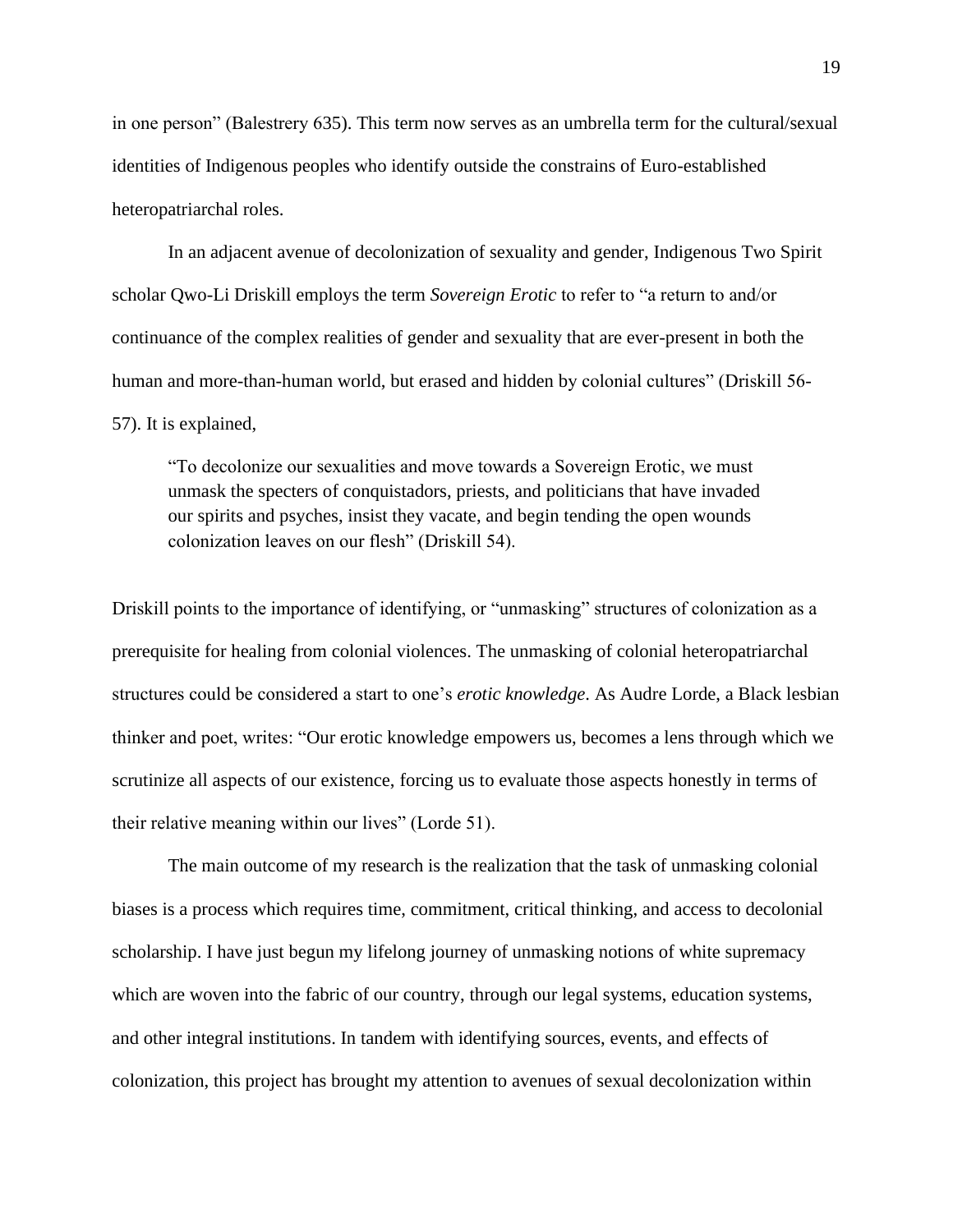colonized communities that I plan to engage with as I continue unlearning and learning. Ideas of the Sovereign Erotic and erotic power speak to a reclamation of sexuality by peoples who were forcibly separated from their traditional ways, allowing them to reconnect with their identities outside the confines of Euro-Christian standards.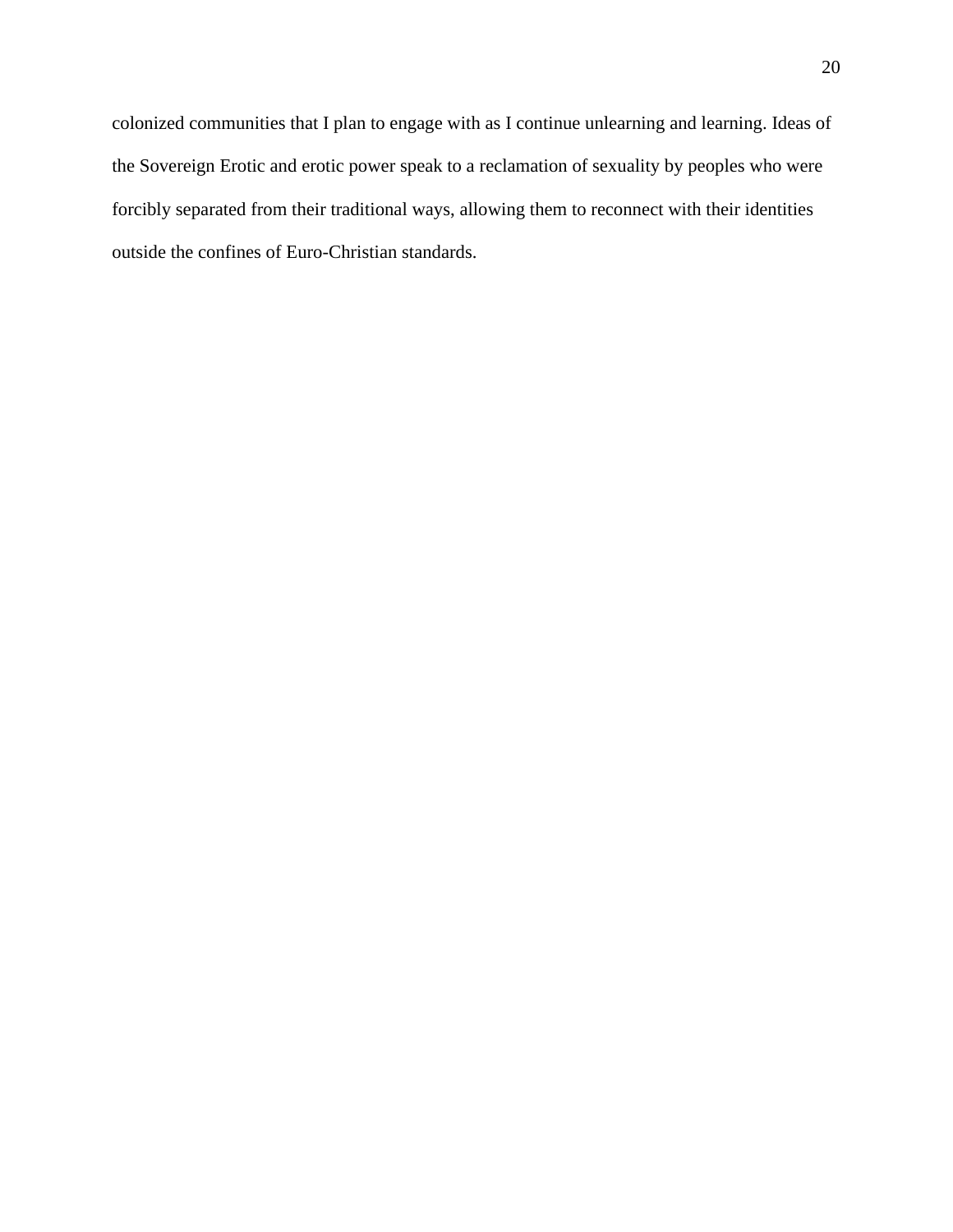# **Works Cited**

Balestrery, Jean. "Intersecting Discourses on Race and Sexuality: Compounded Colonization Among LGBTTQ American Indians/Alaska Natives." *Journal of Homosexuality,* vol. 59, no. 5, 2012, pp. 633-655.

Bronski, Michael. *A Queer History of the United States*. Beacon Press, 2011.

D'Emilio, John, and Estelle Freedman. *Intimate Matters: A History of Sexuality in America*. University of Chicago Press, 1988.

Driskill, Qwo-Li. "Stolen From Our Bodies: First Nations Two-Spirits/Queers and the Journey to a Sovereign Erotic." *Studies in American Indian Literatures*, vol. 16, no. 2, University of Nebraska Press, 2004, pp. 50–64.

Egelmeers, Wouter. "Universal Fetishism? Emancipation and Race in Magnus Hirschfeld's 1930 Sexological Visual Atlas." *Journal of the History of Sexuality,* vol. 30, no. 1, 2021, pp. 23-47.

Fischer, Kirsten. "The Imperial Gaze: Native American, African American, and Colonial Women in European Eyes." *In A Companion to American Women's History*, edited by Nancy A. Hewitt, John Wiley and Sons, 2008, pp. 3-19.

Hernandez, Bonar. "The Las Casas-Sepúlveda Controversy: 1550-1551." *Ex Post Facto*, vol. 10, no. 7, 2001, pp. 95-104.

Jackson, John P., and Nadine M. Weidman. "The Origins of Scientific Racism." *The Journal of Blacks in Higher Education*, no. 50, JBHE Foundation, Inc, 2005, pp. 66–79.

Lawrence, Jane. "The Indian Health Service and the Sterilization of Native American Women." *American Indian Quarterly*, vol. 24, no. 3, University of Nebraska Press, 2000, pp. 400–19, http://www.jstor.org/stable/1185911.

Lorde, Audre Geraldine. "Uses of the Erotic: The Erotic as Power." *Sister Outsider: Essays and Speeches*. Trumansburg: Crossing, 1984. 49-55. *Black Thought and Culture Database*. Web.

Mclnerny, Ralph, and John O'Callaghan. "Saint Thomas Aquinas." *The Stanford Encyclopedia of Philosophy.* Metaphysics Research Lab, Stanford University, 2018.

Menand, Louis. "Morton, Agassiz, and the Origins of Scientific Racism in the United States." *The Journal of Blacks in Higher Education*, no. 34, 2002, pp. 110*.*

Miranda, Deborah. "Extermination of the *Joyas*: Gendercide in Spanish California." *GLQ A Journal of Lesbian and Gay Studies*, vol. 16, no. 1-2, pp. 253-284.

Primoratz, Igor. "Sexual perversion." *American Philosophical Quarterly*, vol. 34, no. 2, Apr. 1997, pp. 245+.